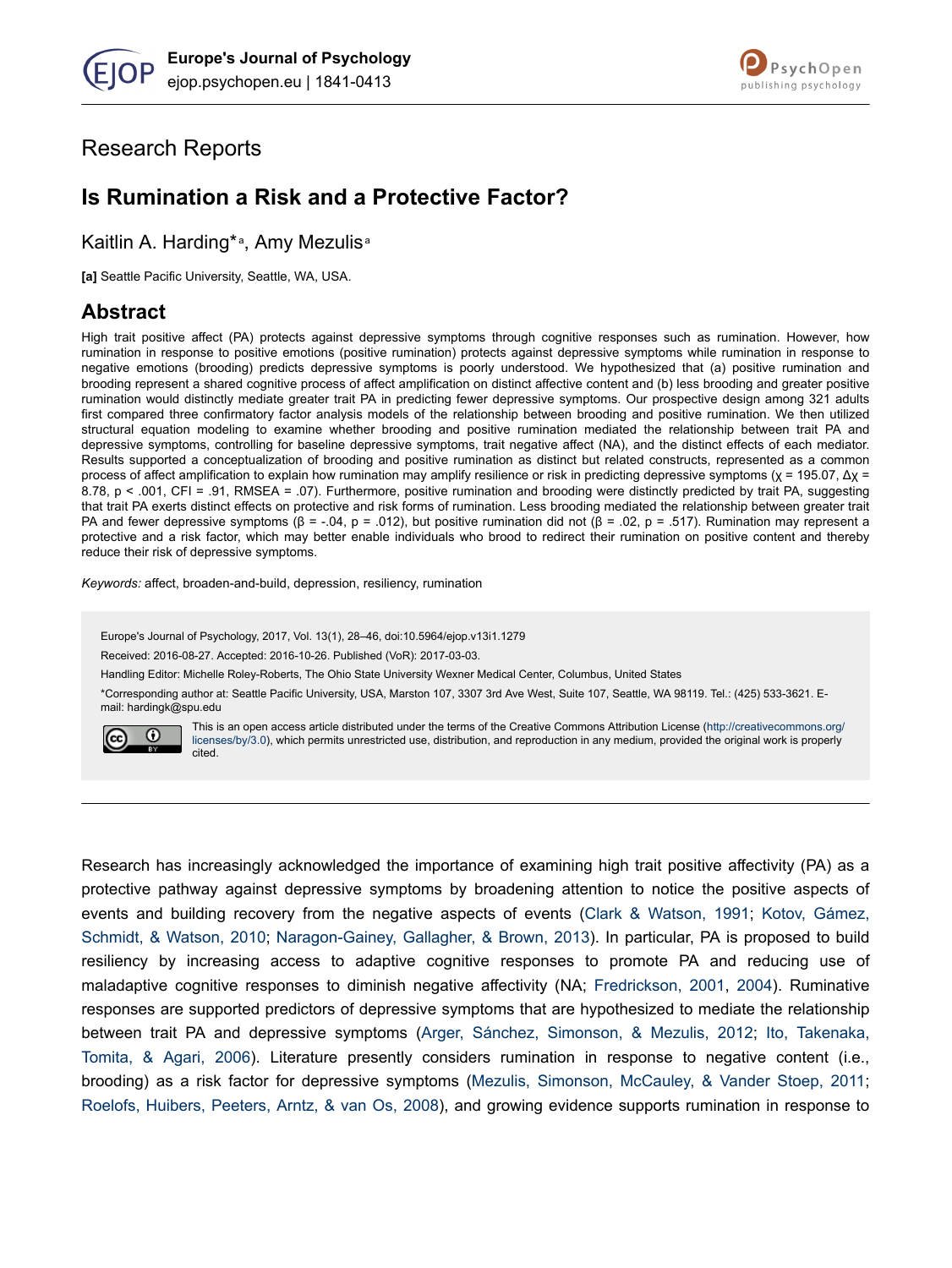positive content (i.e., positive rumination) as a protective factor against depressive symptoms ([Feldman,](#page-15-0) [Joormann, & Johnson, 2008](#page-15-0); [Harding, Hudson, & Mezulis, 2014\)](#page-15-0). Despite the designation of positive rumination and brooding as forms of rumination, however, rumination is often categorically labeled as a harmful cognitive response that diminishes resiliency and predicts a range of poor health outcomes, especially depressive symptoms ([Harvey, Watkins, Mansell, & Shafran, 2009](#page-15-0); [Ottaviani et al., 2016\)](#page-17-0). In the pursuit of resiliency, reconsidering rumination as both a protective and a risk factor may allow greater flexibility in conceptualizing cognitive tendencies and inform interventions that shift cognitive focus from NA to PA content, rather than discouraging rumination altogether.

## **Trait PA and Rumination Predict Depressive Symptoms**

Trait PA is a core dimension of temperament that describes an individual's tendency to experience frequent and intense activity, pleasure, and positive anticipation of the future [\(Rothbart, 2007](#page-17-0)). All individuals exhibit some degree of trait PA that remains relatively stable across time and situations. High trait PA is a protective factor against depressive symptoms and related non-suicidal self-injury, with low trait PA conversely representing a risk factor for these conditions ([Naragon-Gainey, Watson, & Markon, 2009](#page-16-0); [Watson, Gamez, & Simms, 2005](#page-18-0)). High trait PA is a unique resiliency factor against depressive symptoms over and above the predictive value of trait NA [\(Brown, Chorpita, & Barlow, 1998;](#page-15-0) [Clark & Watson, 1991\)](#page-15-0), which describes an individual's tendency to experience intense and frequent NA [\(Evans & Rothbart, 2007\)](#page-15-0). Furthermore, high trait PA demonstrates an "undoing effect" by buffering against the detrimental effects of high trait NA in predicting depressive symptoms [\(Riskind, Kleiman, & Schafer, 2013\)](#page-17-0). In addition to distinctly predicting depressive symptoms, trait PA inhibits the risk conferred by trait NA and may exert similar effects on the risk conferred by cognitive tendencies such as brooding.

Rumination is defined as "the process of thinking perseveratively about one's feelings and problems rather than in terms of the specific content of thoughts" [\(Nolen-Hoeksema, Wisco, & Lyubomirsky, 2008\)](#page-16-0). Theoretical understanding of rumination is rooted in response styles theory [\(Nolen-Hoeksema, 1991](#page-16-0)), which discusses maladaptive cognitive responses to NA and NA-eliciting events that predict depressive symptoms and emphasizes rumination on negative affective content as a central depressogenic cognitive response. Rumination may be in reference to positive affective content, negative affective content, or be neutral in affective valence ([Feldman et al., 2008](#page-15-0); [Treynor, Gonzalez, & Nolen-Hoeksema, 2003](#page-18-0)). Positive rumination refers to responding to positive events and mood states with perseverative cognitive focus on positive content, which represents an adaptive cognitive process that increases PA and predicts fewer depressive symptoms [\(Feldman et al., 2008\)](#page-15-0). As a counterpart to positive rumination, brooding refers to responding to negative events and mood states with perseverative cognitive focus on negative content, which represents a maladaptive cognitive process that increases NA and predicts greater depressive symptoms ([Nolen-Hoeksema,](#page-16-0) [1991](#page-16-0); [Treynor et al., 2003\)](#page-18-0). Positive rumination is an adaptive form of rumination that amplifies PA ([Gilbert,](#page-15-0) [Nolen-Hoeksema, & Gruber, 2013\)](#page-15-0), while brooding is a maladaptive form of rumination that amplifies NA [\(Moberly & Watkins, 2008](#page-16-0)).

### **Theory on Trait PA, Rumination, and Depressive Symptoms**

### **Broaden-and-Build Theory of Positive Emotion**

The broaden-and-build theory of positive emotion links trait and state PA to a wide range of behaviors and cognitions ([Fredrickson, 2001,](#page-15-0) [2004\)](#page-15-0). Specifically, this theory asserts that PA builds mental and physical

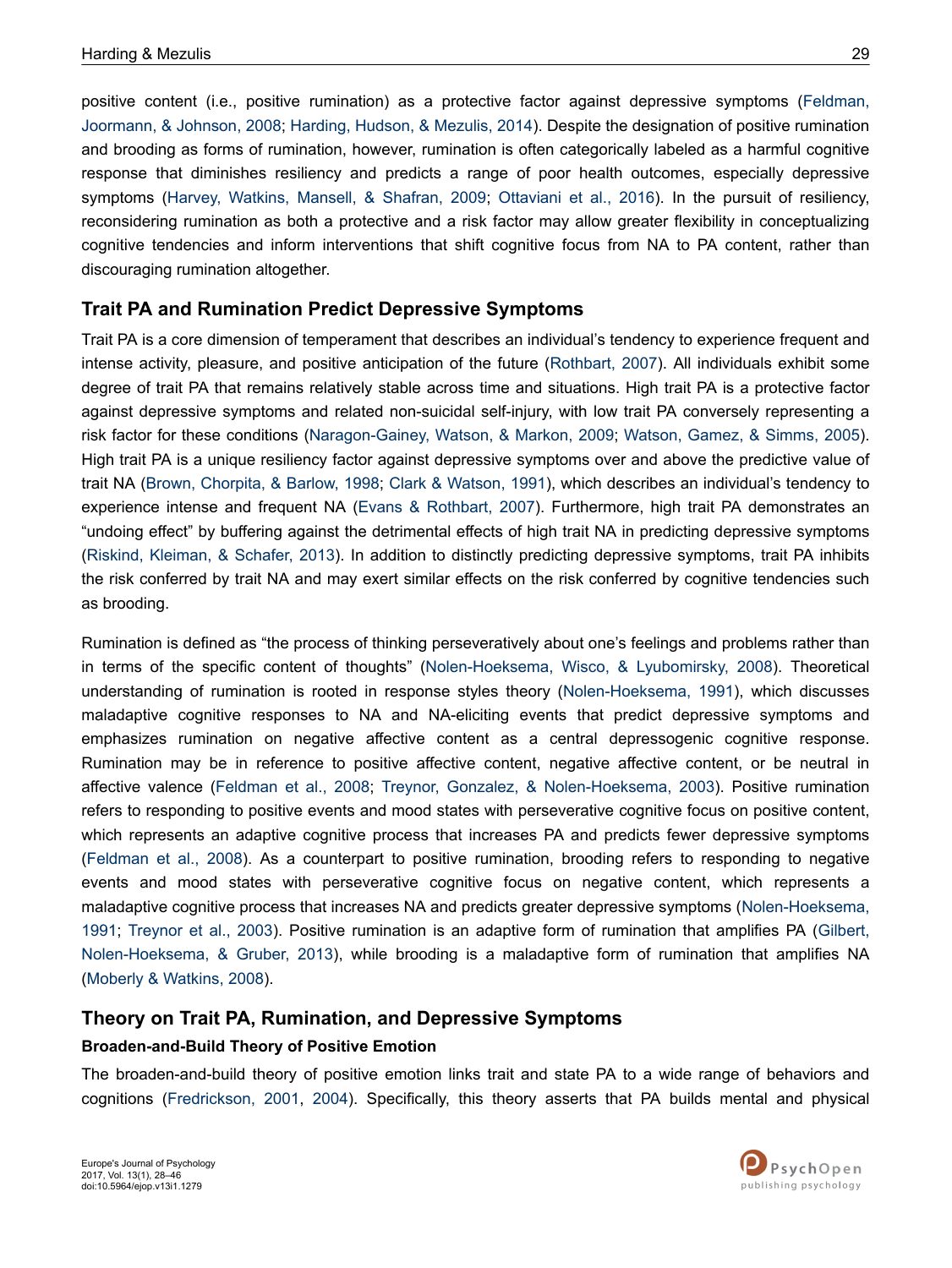resources to widen the range of thoughts and behaviors in which an individual is willing to engage, which may improve resiliency against the development of depressive moods and behaviors. The broaden-and-build theory assumes that depressive symptoms deplete mental and physical resources and encourage rigid cognitive patterns that are maintained by NA ([Peterson & Seligman, 1984](#page-17-0)). Based on this view of depressive symptoms, greater trait PA may increase resiliency against depressive symptoms by broadening attentional biases and increasing access to alternative cognitive responses. Over time, these cognitive patterns are proposed to alter the experience of both PA and NA. While not limited to depressive symptoms, the broaden-and-build theory predicts that greater PA increases the resources available to adaptively endure everyday challenges and appreciate positive events, which may protect against depressive symptoms over time.

The broaden-and-build theory proposes that greater PA broadens an individual's capacity to engage in adaptive cognitive responses to further increase PA (e.g., positive rumination) and evade maladaptive cognitive responses (e.g., brooding) to recover faster from NA. For example, a person who is positively ruminating during a professional training event may be more able to shift cognitive focus to notice a broader scope of details of the event that is eliciting their PA. Alternatively, if an individual is brooding in response to the same professional training event, they may have greater access to the alternative cognitive response of positive rumination and become more aware of positive aspects of the event, since PA broadens attention to notice more aspects of an event and increases access to alternative cognitive responses such as positive rumination. By promoting experiences of PA and recovery from NA, greater trait PA may predict both forms of rumination and through these cognitive pathways distinctly predict depressive symptoms. Since greater positive rumination predicts fewer depressive symptoms and greater brooding predicts greater depressive symptoms, the content of rumination may determine whether rumination confers protection against or risk toward depressive symptoms.

### **Appraisal Theories**

As a framework to understand how positive rumination and brooding may impact PA and NA, appraisal theories assert that events are labeled as positive or negative based on cognitive interpretations of specific events and the resultant affect elicited by those events ([Ellsworth & Scherer, 2003\)](#page-15-0). Rumination represents one way events may be labeled as positive (through positive rumination) or negative (through brooding) and is an ongoing affective experience that shifts in valance and intensity based on how an event is interpreted [\(Ortony, Clore, &](#page-17-0) [Collins, 1988](#page-17-0); pp. 1-25). For example, an individual may interpret the event of attending a professional training as positive by engaging in positive rumination such as, "I feel so energized to learn today" or "I'm really enjoying learning this material." Alternatively, they also may brood in response to this event by endorsing thoughts such as, "I'm not competent enough in this area" or "I feel so frustrated that I have to sit inside all day." Such ruminative responses may exist within the same individual, who then labels the event as positive or negative depending on the affective content of the rumination. Consequently, all events have the potential to elicit PA and NA, with the valence of a given affective experience impacted by how the event is cognitively interpreted. Given that positive rumination and brooding both represent forms of rumination, the affective content of the rumination may determine whether rumination is adaptive (e.g., positive rumination) or maladaptive (e.g., brooding).

Taken together, cognitive-affective theories posit that the relationship between trait PA and depressive symptoms may be impacted by the cognitive processing of PA and NA. However, an empirical division remains between positive and negative cognitive-affective pathways to depressive symptoms in that many studies consider the trait NA-brooding-depressive symptoms pathway as distinct from the trait PA-positive rumination-

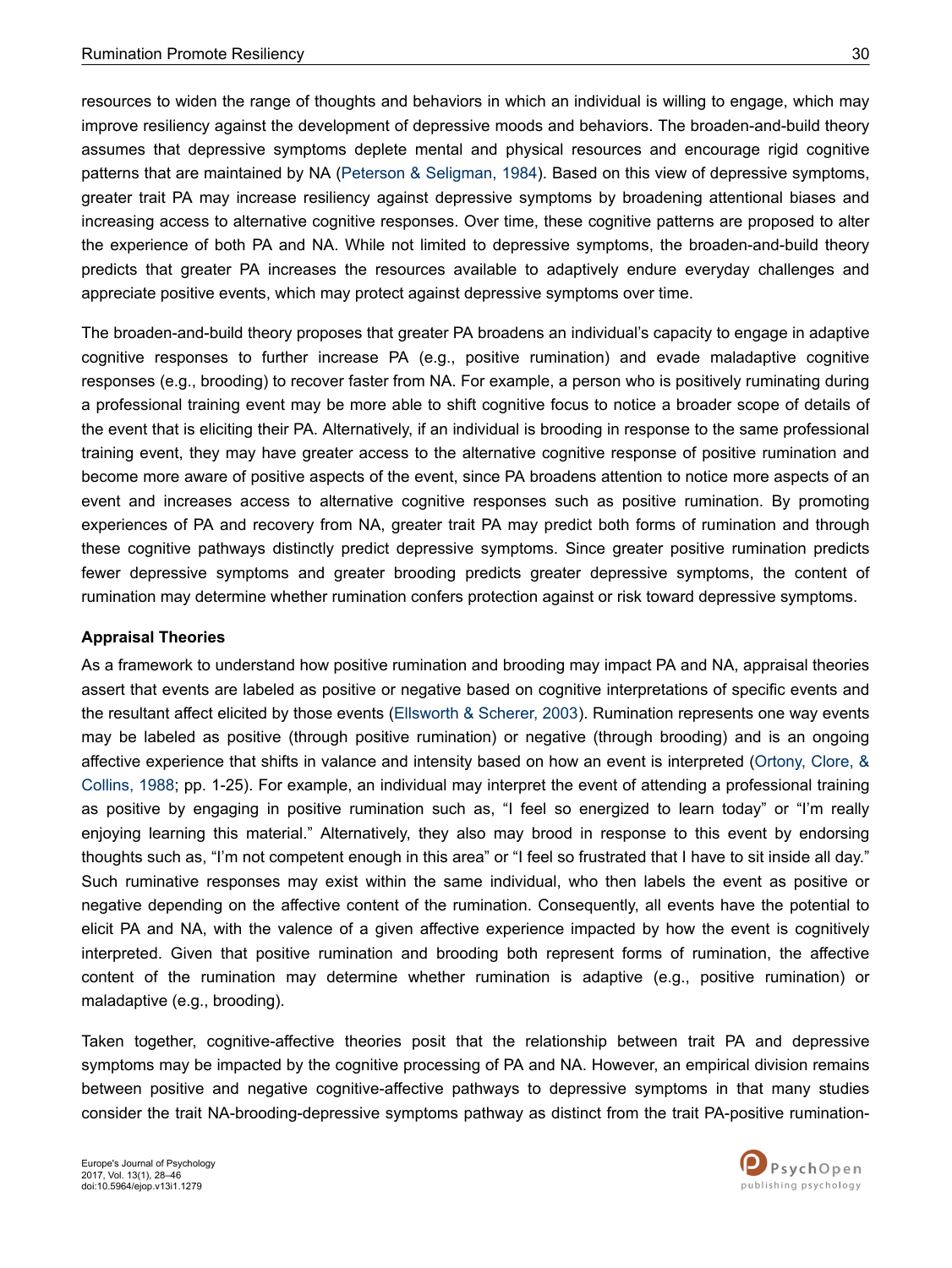depressive symptoms pathway [\(Feldman et al., 2008;](#page-15-0) [Mezulis et al., 2011](#page-16-0); [Roelofs et al., 2008\)](#page-17-0). Dividing cognitive-affective pathways to depressive symptoms into positive and negative categories may mask important conceptual and statistical overlap between these pathways. First, the assumption that distinct affective pathways (i.e., PA and NA) predict distinct cognitive responses is untested and inconsistent with research demonstrating that PA and NA both considerably share variance in predicting depressive symptoms [\(Clark &](#page-15-0) [Watson, 1991](#page-15-0); [Kotov et al., 2010](#page-16-0); [Naragon-Gainey et al., 2013](#page-16-0); [Wetter & Hankin, 2009](#page-18-0)). Second, positive rumination is demonstrated to be negatively correlated with depressive symptoms over and above brooding and negatively correlated with brooding across multiple studies of depressive symptoms [\(Feldman et al., 2008](#page-15-0); [Raes, Daems, Feldman, Johnson, & Van Gucht, 2010\)](#page-17-0), which supports statistical overlap in protective and risk cognitive pathways despite proposed conceptual distinction. Third, whereas positive rumination and brooding have been proposed as distinct cognitive responses that may link affective pathways to depressive symptoms [\(Fredrickson, 2001,](#page-15-0) [2004;](#page-15-0) [Treynor et al., 2003](#page-18-0)), both describe ruminative responses that are proposed to amplify affective content [\(Gilbert & Gruber, 2014](#page-15-0); [Weitzman, McHugh, & Otto, 2011\)](#page-18-0) and through amplifying affect subsequently predict depressive symptoms ([Feldman et al., 2008](#page-15-0); [Nolen-Hoeksema, 1991](#page-16-0)). Positive rumination and brooding may share a common process of affect amplification, but no known research has examined these cognitive responses jointly in the relationship between trait PA and depressive symptoms.

### **Cognitive Responses May Mediate the Effect of Trait PA on Depressive Symptoms**

Positive rumination and brooding are theoretically proposed to predict depressive symptoms through a perseverative cognitive process (i.e., rumination) that amplifies affect. Affect amplification refers to the process of directing attention to the affective content of events, which results in increasing the intensity of an individual's affective experience regardless of the valence of the affect ([Weitzman et al., 2011\)](#page-18-0). Affect amplification and rumination are not clearly distinguished in the literature, although rumination may be best characterized as one form of affect amplification. Although positive rumination is defined as exclusively pertaining to PA and brooding is defined as exclusively pertaining to NA, affect amplification additionally may diminish the opposing form of affect. For example, the broaden-and build theory and supporting research assert that adaptive cognitive responses like positive rumination that amplify PA may additionally buffer against the experience and persistence of NA ([Fredrickson, 2001,](#page-15-0) [2004;](#page-15-0) [Quoidbach, Berry, Hansenne, & Mikolajczak, 2010\)](#page-17-0). As a result, greater trait PA may increase an individual's predisposition to engage in greater adaptive cognitive responses and fewer maladaptive responses. Positive rumination and brooding may exert dual effects on PA and NA as part of this affect amplification process, with positive rumination amplifying PA while diminishing NA and brooding amplifying NA while diminishing PA.

Cognitive processes in the relationship between trait affect (i.e., trait PA and trait NA) and depressive symptoms have been separately considered for PA and NA, but investigation of a shared affect amplification process is yet unexplored. Both cognitive responses may represent the same underlying cognitive process, which could support a more unified literature in understanding how trait affect predicts depressive symptoms through shared language. Research supports mediation relationships for brooding as a risk mechanism and positive rumination as a protective mechanism [\(Arger et al., 2012](#page-14-0); [Harding et al., 2014](#page-15-0); [Mezulis et al., 2011](#page-16-0); [Roelofs et al., 2008](#page-17-0)), but the shared variance between these two cognitive responses additionally may explain how protective and risk factors relate and are jointly transmitted in the relationships between trait affect and depressive symptoms. Affect amplification may offer a unifying cognitive process to describe overlapping but distinct cognitive mechanisms in predicting depressive symptoms.

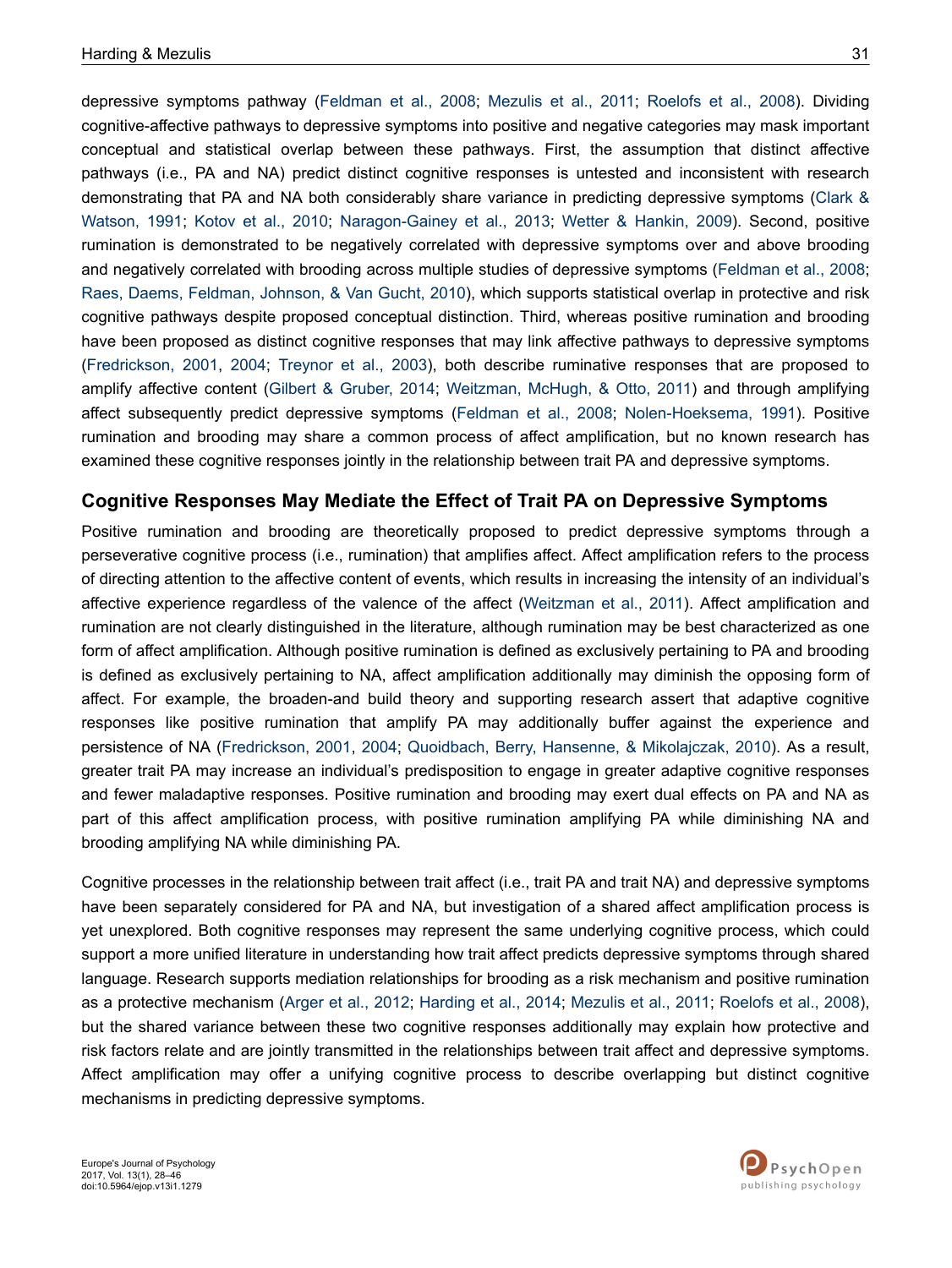### **Current Study**

Our prospective study among adults examined whether positive rumination and brooding were best understood as types of rumination that share a common process of affect amplification. We additionally examined whether positive rumination and brooding exerted distinct mediation effects in the relationships between trait PA and trait NA in predicting depressive symptoms. In Part 1, we modeled nested relationships between positive rumination and brooding to determine whether they represented (a) distinct constructs, (b) distinct but related constructs, or (c) the same construct. We hypothesized that positive rumination and brooding would represent distinct but related constructs with the shared variance representing affect amplification. In Part 2, we then examined positive rumination and brooding as cognitive mechanisms through which trait PA predicted depressive symptoms across eight weeks, controlling for the effects of trait NA and depressive symptoms at Week 1. The best-fitting measurement model from Part 1 was included as the mediation model. We hypothesized that (a) greater trait PA would predict greater positive rumination and less brooding, (b) greater positive rumination and less brooding would distinctly predict fewer depressive symptoms, and (c) greater positive rumination and less brooding would distinctly mediate the relationship of greater trait PA predicting fewer depressive symptoms.

## **Method**

### **Participants and Procedure**

Participants were 321 (73.5% female) undergraduate students with an age range of 18-29 years (*M* = 19.03, *SD* = 1.64). Approximately 70.40% of participants were Caucasian American, 2.80% were African American, 16.5% were Asian American, 0.60% were Native American, 4.70% were Hispanic/Latino American, and 5.00% identified as another or multiple cultural backgrounds. Participants were recruited via presentations in undergraduate psychology courses, contacted via email with links to the online questionnaires, and compensated with research credit required for their coursework. Participants who completed the Week 1 questionnaire on trait affect, positive rumination, brooding, and depressive symptoms were invited to complete a second questionnaire of their depressive symptoms seven weeks later (Week 8). All variables were directly measured except affect amplification, which represents the shared variance between positive rumination and brooding. Data were derived from a larger collection that contributed published work that also utilized measures of trait affect and depressive symptoms ([Harding et al., 2014](#page-15-0); [Hudson, Harding, & Mezulis, 2015\)](#page-16-0).

### **Measures**

### **Depressive Symptoms**

Depressive symptoms were measured at Week 1 as a covariate and seven weeks later as the dependent variable with the 20-item Center for Epidemiologic Studies Depression Scale (CES-D; [Radloff, 1977](#page-17-0)). Participants rated how they felt and behaved over the past week. Responses ranged from 0 *(rarely or none of the time)* to 3 *(most or all of the time)* for items such as, "I was bothered by things that usually don't bother me" and "I felt hopeful about the future." Higher scores indicated greater symptoms. Cronbach's α ranged from .85-.90 in previous studies ([Radloff, 1977\)](#page-17-0). In our study, α = .88 at Week 1 and α = .86 at Week 8.

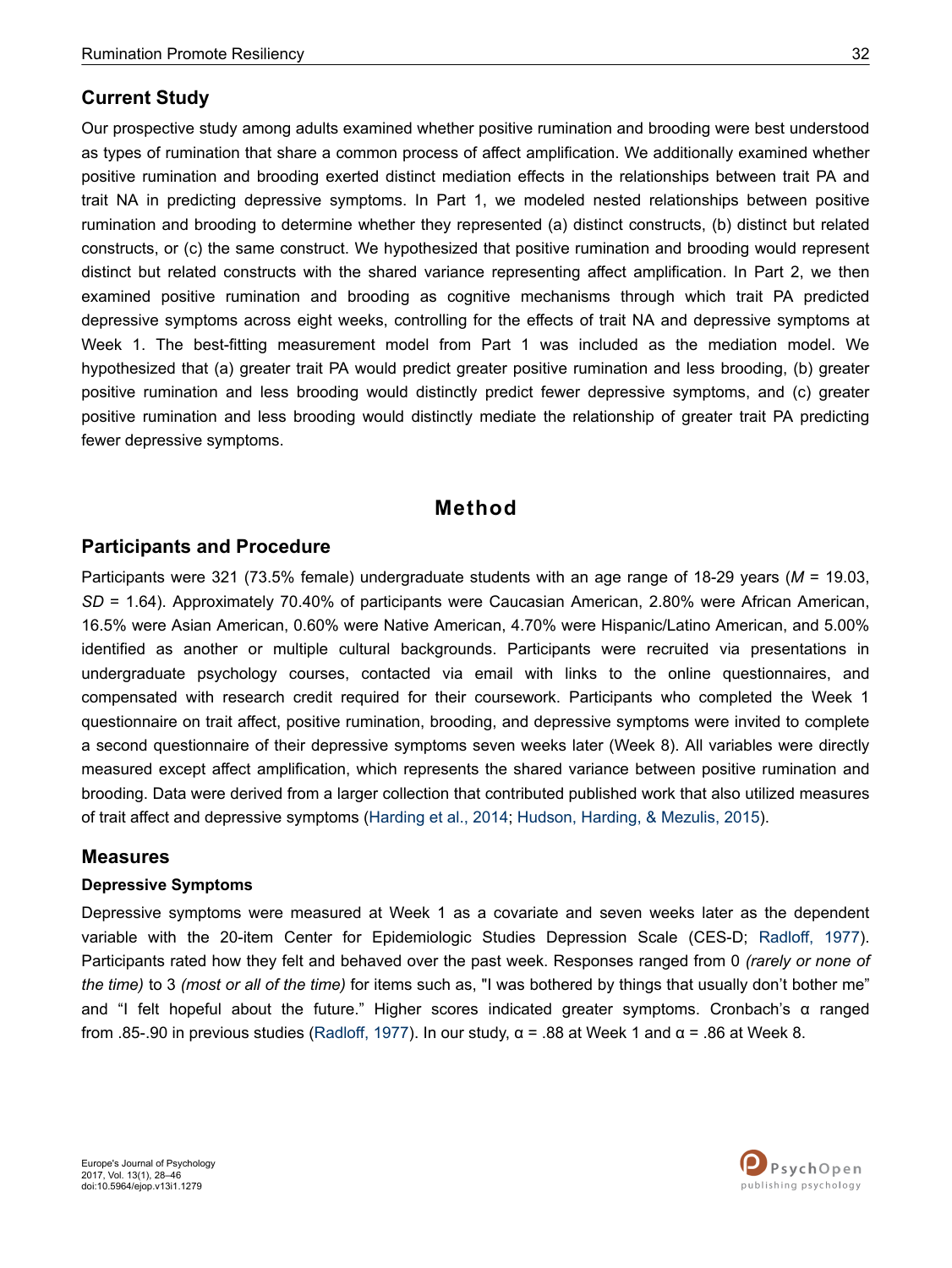### **Trait PA**

Trait PA was measured at Week 1 with the 11-item PA subscale of the Adult Temperament Questionnaire (ATQ; [Evans & Rothbart, 2007](#page-15-0)). Participants rated how well each statement described them. Responses ranged from 1 *(extremely untrue of you)* to 7 *(extremely true of you)* for items such as, "I rarely feel happy" and "When I don't feel unhappy, I usually feel happy instead of neutral." Higher scores indicated greater trait PA. Cronbach's  $\alpha$  = .84 in a previous adult sample [\(Evans & Rothbart, 2007](#page-15-0)). In our study,  $\alpha$  = .81.

### **Trait NA**

Trait NA was measured at Week 1 with the 51-item NA subscale of the Adult Temperament Questionnaire (ATQ; [Evans & Rothbart, 2007\)](#page-15-0). Participants rated how well each statement described them. Responses ranged from 1 *(extremely untrue of you)* to 7 *(extremely true of you)* for items such as, "I become easily frightened" and "I often get irritated when I'm trying to make an important phone call and get a busy signal." Higher scores represented greater trait NA. Cronbach's α ranged from .76-.86 in a previous adult sample [\(Evans & Rothbart, 2007\)](#page-15-0). In our study, α = .88.

### **Brooding**

Brooding was measured at Week 1 with the 5-item brooding subscale of the Ruminative Responses Scale (RRS; [Nolen Hoeksema, 1991](#page-16-0)), which is part of a 22 item measure of ruminative responses to NA. Participants rated how often they generally thought or did each statement when they experienced NA. Responses ranged from 1 *(never)* to 4 *(always)* for items such as, "Think 'What am I doing to deserve this?'" and "Think about a recent situation, wishing it had gone better." Higher scores indicated greater brooding. Cronbach's α ranged from .72-.78 in previous studies ([Olson & Kwon, 2008;](#page-17-0) [Surrence, Miranda, Marroquín, & Chan, 2009](#page-18-0); [Treynor et](#page-18-0) [al., 2003](#page-18-0)). In our study,  $\alpha$  = .80.

### **Positive Rumination**

Positive rumination was measured at Week 1 with the 9 positive rumination items of the Response to PA Scale (RPA; [Feldman et al., 2008](#page-15-0)), which is a 17 item scale on ruminative responses to PA. Participants rated how often they generally thought or did each statement when they experienced PA. Responses ranged from 1 *(almost never)* to 4 *(almost always)* for items such as, "When you are feeling happy, how often do you think about how happy you feel?" and "When you are feeling happy, how often do you think 'I am living up to my potential'?" Higher scores indicated greater positive rumination. Cronbach's α ranged from .73-.76 in a previous study [\(Feldman et al., 2008](#page-15-0)). In our study,  $\alpha$  = .83.

# **Results**

### **Data Analytic Plan**

Data analyses were conducted with AMOS 21.0 in two parts. Part 1 conducted a Confirmatory Factor Analysis (CFA) of Week 1 measures of brooding (five items) and positive rumination (nine items) and sequentially tested three nested models [\(Figure 1\)](#page-6-0): positive rumination and brooding modeled as distinct constructs (Model 1), distinct but related constructs (Model 2), and the same construct (Model 3). Model fit was evaluated through comparing chi square difference tests and model fit indices to determine which model demonstrated the best fit to the data [\(Byrne, 2010](#page-15-0), pp. 53-95). Thereafter, Part 2 examined Week 1 trait PA in predicting Week 8

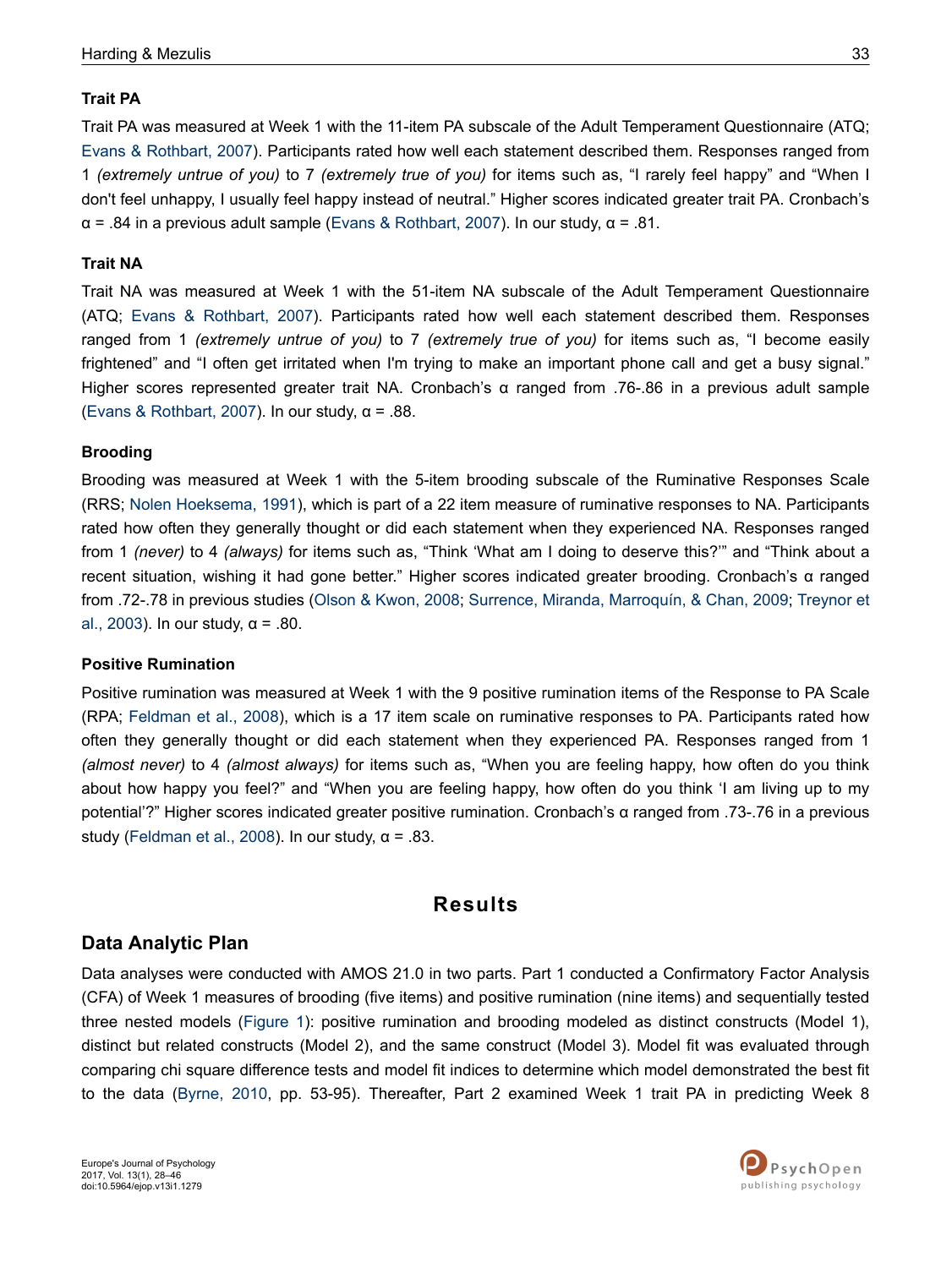<span id="page-6-0"></span>depressive symptoms as mediated by the best fitting model in Part 1 and controlling for Week 1 trait NA and depressive symptoms (Model 4).



*Figure 1a.* Model 1 of brooding and positive rumination as distinct constructs.



*Figure 1b.* Model 2 of brooding and positive rumination as distinct constructs with shared variance representing affect amplification.



*Figure 1c.* Model 3 of brooding and positive rumination as the same construct of affect amplification.

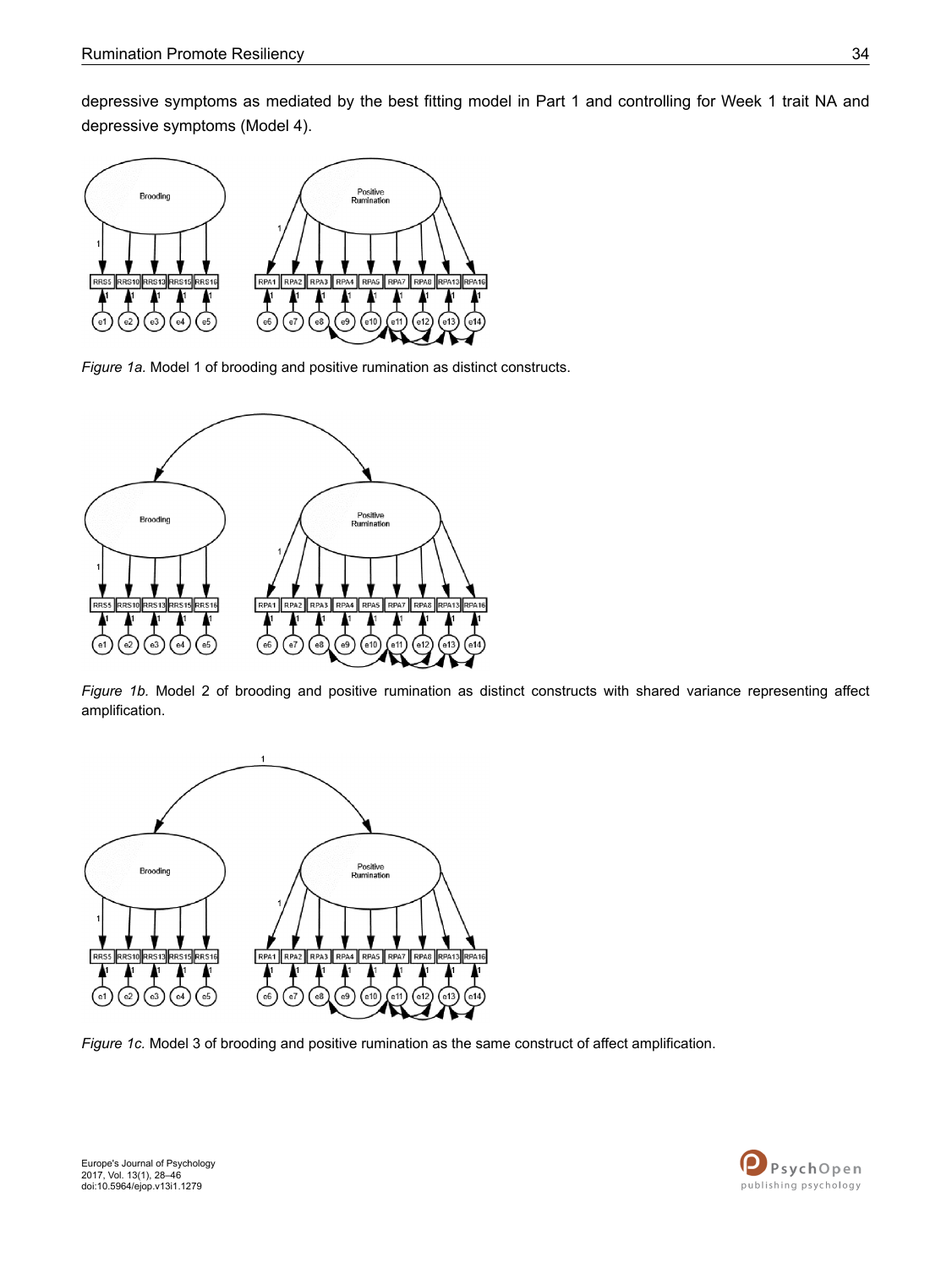<span id="page-7-0"></span>Data met all parametric assumptions [\(Kline, 2005](#page-16-0)) and were missing completely at random (MCAR) for both weeks as indicated by a non-significant Little's MCAR test (Week 1 χ 2 [3808] = 3699.08, *p* = .895; Week 8 χ 2 [139] = 162.98, *p* = .080). Missing data were handled through multiple imputation in the Statistical Package for the Social Sciences (SPSS) 21.0 for participants who completed at least 80% of each measure [\(Eekhout et](#page-15-0) [al., 2014](#page-15-0)). Missing data analyses in SPSS 21.0 indicated that 0.61% of data were missing at Week 1 and 0.33% of data were missing at Week 8 for a combined 0.56% of missingness across weeks. Variable correlations and descriptives are presented in Table 1.

#### Table 1

*Variable Correlations and Descriptives.*

| <b>Variable</b>               |          | $\overline{2}$ | 3       | 4        | 5   | M     | <b>SD</b> |
|-------------------------------|----------|----------------|---------|----------|-----|-------|-----------|
| 1. Week 1 Depressive Symptoms |          |                |         |          |     | 14.41 | 9.09      |
| 2. Week 1 NA                  | $.55***$ |                |         |          |     | 4.00  | 0.65      |
| 3. Week 1 PA                  | $-47**$  | $-41**$        |         |          |     | 5.09  | 0.88      |
| 4. Week 1 Brooding            | $.44**$  | $.51**$        | $-30**$ |          |     | 9.70  | 2.98      |
| 5. Week 1 Positive Rumination | $-.05$   | .03            | $.27**$ | $.17***$ |     | 21.87 | 4.70      |
| 6. Week 8 Depressive Symptoms | $.49**$  | $.40**$        | $-33**$ | $.35***$ | .02 | 12.84 | 9.93      |

\**p* < .05. \*\**p* < .01.

Affect amplification as defined by [Weitzman et al. \(2011\)](#page-18-0) implicates rumination as a form of affect amplification, and response styles theory ([Nolen-Hoeksema, 1991](#page-16-0)) similarly defines rumination as a category of cognitive responses that increase the intensity of the affective content on which an individual perseverates. Based on these conceptualizations of rumination as amplifying affective content, we tested affect amplification through confirmatory factor analyses by labeling the shared variance of positive rumination and brooding as affect amplification, since conceptually positive rumination and brooding are proposed to differ in the valence of their affective content, not the perseverative and intensifying nature of their cognitive process. Rumination as a concept is proposed to amplify affect, regardless of the valence of the affect. We proposed that the distinct variances of positive rumination and brooding would represent positive affective content and negative affective content, respectively, which is consistent with how literature describes them as distinct forms of rumination.

## **Part 1: CFA**

CFA in AMOS 21.0 compared three Structural Equation Modeling (SEM) models to determine whether positive rumination and brooding were best conceptualized as two distinct factors (Model 1), two related factors (Model 2), or a single factor (Model 3). We first examined chi square values between models, which indicated that Model 2 best fit the data (i.e., closest to 0) and fit the data significantly better than models 1 or 3 (i.e., the chi square difference tests comparing Models 2 vs. 1 and Models 3 vs. 2 were statistically significant in favor of Model 2). We then examined the Comparative Fit Index (CFI) for each model, which also indicated that Model 2 best fit the data but was below the recommended cutoff for superior model fit (i.e., CFI of .95 or above indicates superior model fit; [Byrne, 2010](#page-15-0)). Similarly, the Root Mean Square Error of Approximation (RMSEA) supported mediocre model fit and was above the recommended cutoff of .05 for below to support superior model fit (<.05 is superior model fit, .05-.10 indicates mediocre model fit, [Byrne, 2010\)](#page-15-0). However, Model 2 demonstrated slightly better model fit compared to Model 1 and demonstrated considerably better fit compared to Model 3. Lastly, Model 2 best fit the data based on the Akaike information criterion (AIC) and Bayesian Information

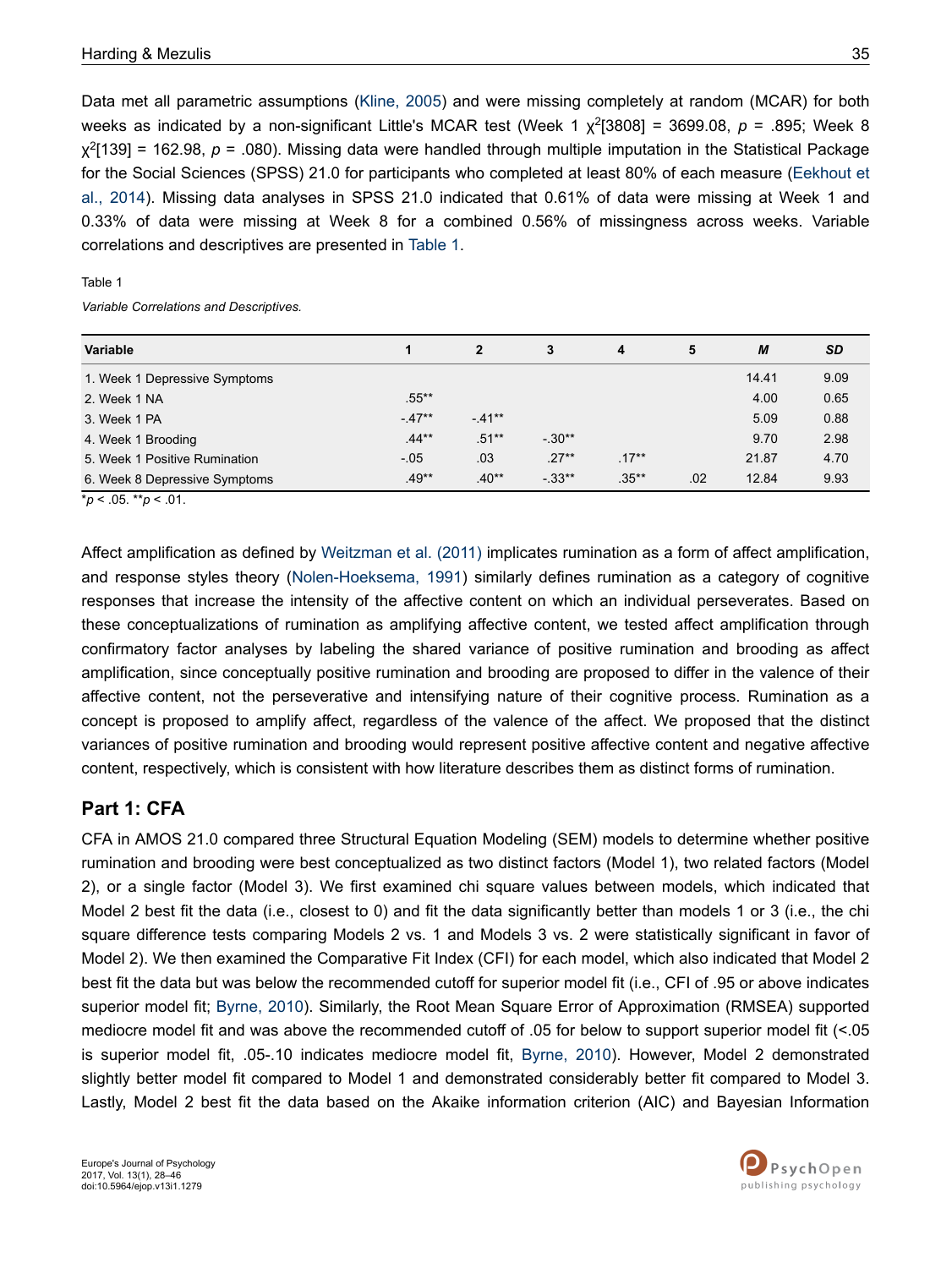Criterion (BIC), which demonstrated slightly lower values than Model 1 and considerably lower values than Model 3 (lower values indicate better fit). Model 2 fit significantly better than Model 1, whereas constraining the latent factors to equality in Model 3 led to a significant loss of fit relative to Model 2. Across model fit indices, Model 2 was supported as the best fitting model to the data.

## **Improving Model Fit: Modification Indices**

Due to the marginal but comparatively best fit of Model 2, modification indices were examined for all three models to determine the potential for theory-consistent model fit improvement. Modification indices displayed the greatest improvements in model fit if the residual terms of four pairs of items within the RPA were allowed to covary. Two pairs of items between the RRS and RPA were also indicated as modification indices, but these covariances did not represent items that were conceptually related or theoretically consistent. Consequently, only modification indices allowing residual term covariances between RPA items were added to all three models [\(Table 2](#page-9-0)). The inclusion of modification indices improved the fit of all models, with Model 2 demonstrating superior fit compared to Model 1 (Figure 2).



*Figure 2.* Model 2 loadings of brooding and positive rumination (with modification indices) representing the distinct but related processes of negative amplification and positive amplification.

## **Part 2: Mediation Analyses**

After establishing Model 2 as the best fitting conceptualization of positive rumination and brooding in Part 1, Part 2 examined PA, NA, positive rumination, and brooding in the prediction of depressive symptoms seven weeks later through an SEM mediation model. The indirect effects of each mediator were calculated and the contributions of the opposite mediator were controlled in analyses. Week 1 trait NA and depressive symptoms were controlled and all variables were simultaneously entered into one SEM. Phantom variables were modeled to accommodate multiple predictor and mediator variables in the same model, which allowed the calculation of distinct indirect effects for each mediator ([Macho & Ledermann, 2011\)](#page-16-0).

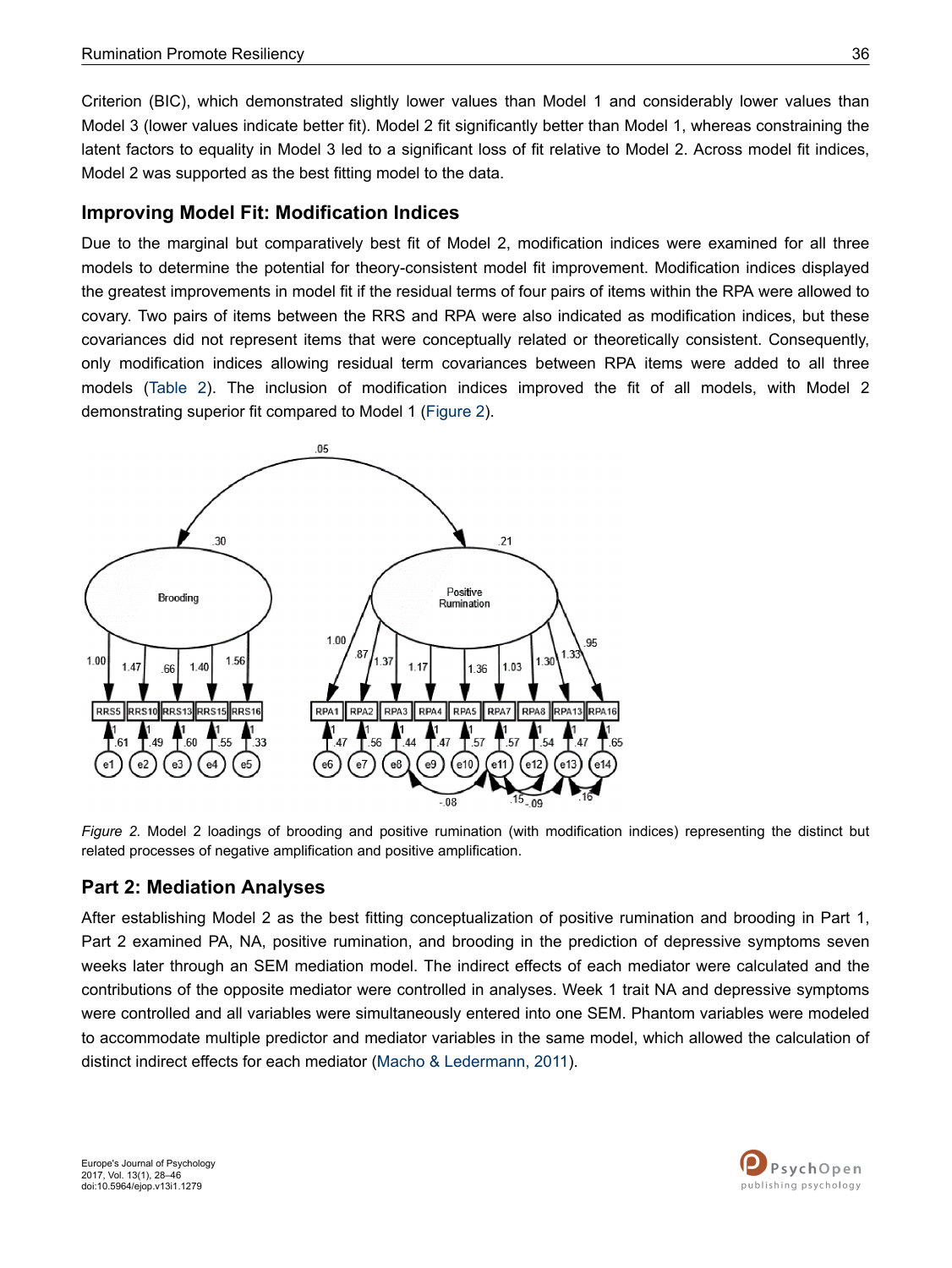<span id="page-9-0"></span>We examined mediation relationships through a bias-corrected bootstrapping approach ([Shrout & Bolger, 2002\)](#page-17-0) to test for the significance of SEM indirect effects in Model 4. Based on this approach, we generated 1,000 bootstrap samples with 95% bias-corrected confidence intervals and bootstrap estimates of indirect, direct, and total effects. The relationships between trait PA and depressive symptoms were determined to be mediated by positive rumination and brooding if (a) the direct effect value decreased compared to the total effect value, (b) the indirect effect was statistically significant, and (c) the confidence intervals for the indirect effect did not contain zero ([Hayes, 2013](#page-15-0); [Shrout & Bolger, 2002](#page-17-0)). Our hypotheses proposed four separate mediation relationships, with Week 1 trait PA predicting Week 8 depressive symptoms as mediated by Week 1 positive rumination and brooding and controlling for Week 1 trait NA and depressive symptoms. Model 4 fit to the data supported interpretation of the structural model and subsequent mediation analyses (Table 2).

#### Table 2

*Model Comparisons*

| <b>Model</b>    | $\chi^2$ | df  | <b>Models</b> | $\Delta \chi^2$ | $\Delta df$ | <b>CFI</b> | <b>RMSEA</b> | AIC/BIC       |
|-----------------|----------|-----|---------------|-----------------|-------------|------------|--------------|---------------|
| Model 1         | 203.85*  | 77  |               |                 |             | .902       | .072         | 259.85/365.45 |
| Model 2         | 195.07*  | 76  | 1 vs. 2       | $-8.78*$        | $-1$        | .908       | .070         | 253.07/362.44 |
| Model 3         | 422.26*  | 77  | $1$ vs. $3$   | $218.41*$       | $\Omega$    | .732       | .118         | 478.26/583.86 |
| Model 1 with MI | 140.72*  | 73  |               |                 |             | .947       | .054         | 204.72/325.41 |
| Model 2 with MI | 131.35*  | 72  | 1 vs. 2       | $-9.37*$        | $-1$        | .954       | .051         | 197.35/321.81 |
| Model 3 with MI | 355.98*  | 73  | $1$ vs. $3$   | 215.26*         | $\Omega$    | .780       | .110         | 419.98/540.97 |
| Model 4 with MI | 250.81*  | 123 |               |                 |             | .928       | .057         | 342.00/986.92 |

*Note.* Cutoff for 1 *df* = 3.841. MI = Modification indices added between positive rumination items. \**p* < .001.

In support of our hypotheses, greater trait PA predicted fewer depressive symptoms distinctly from trait NA. Findings additionally supported significant predictive relationships between trait PA and depressive symptoms, since (a) trait PA and depressive symptoms statistically correlated, (b) trait PA temporally preceded depressive symptoms, and (c) third variable explanations were mitigated through the covariates of trait NA and depressive symptoms at Week 1 [\(Field, 2009](#page-15-0), pp. 173-174). Also consistent with hypotheses, greater trait PA predicted greater positive rumination and less brooding. Partially consistent with hypotheses, less brooding predicted fewer depressive symptoms, but positive rumination did not significantly predict depressive symptoms in either direction.

Positive rumination did not significantly mediate the relationships between trait PA and depressive symptoms based on the criteria that (a) the direct effect did not significantly decrease in value compared to the total effect value, (b) the indirect effects were non-significant, and (c) the confidence intervals of the indirect effects contained zero [\(Table 3](#page-11-0)). However, brooding mediated the relationship between trait PA and depressive symptoms such that greater trait PA predicted fewer depressive symptoms through less brooding. In support of mediation, the effect of trait PA on depressive symptoms decreased by 18.54% when brooding was in the model [\(Figure 3](#page-10-0)).

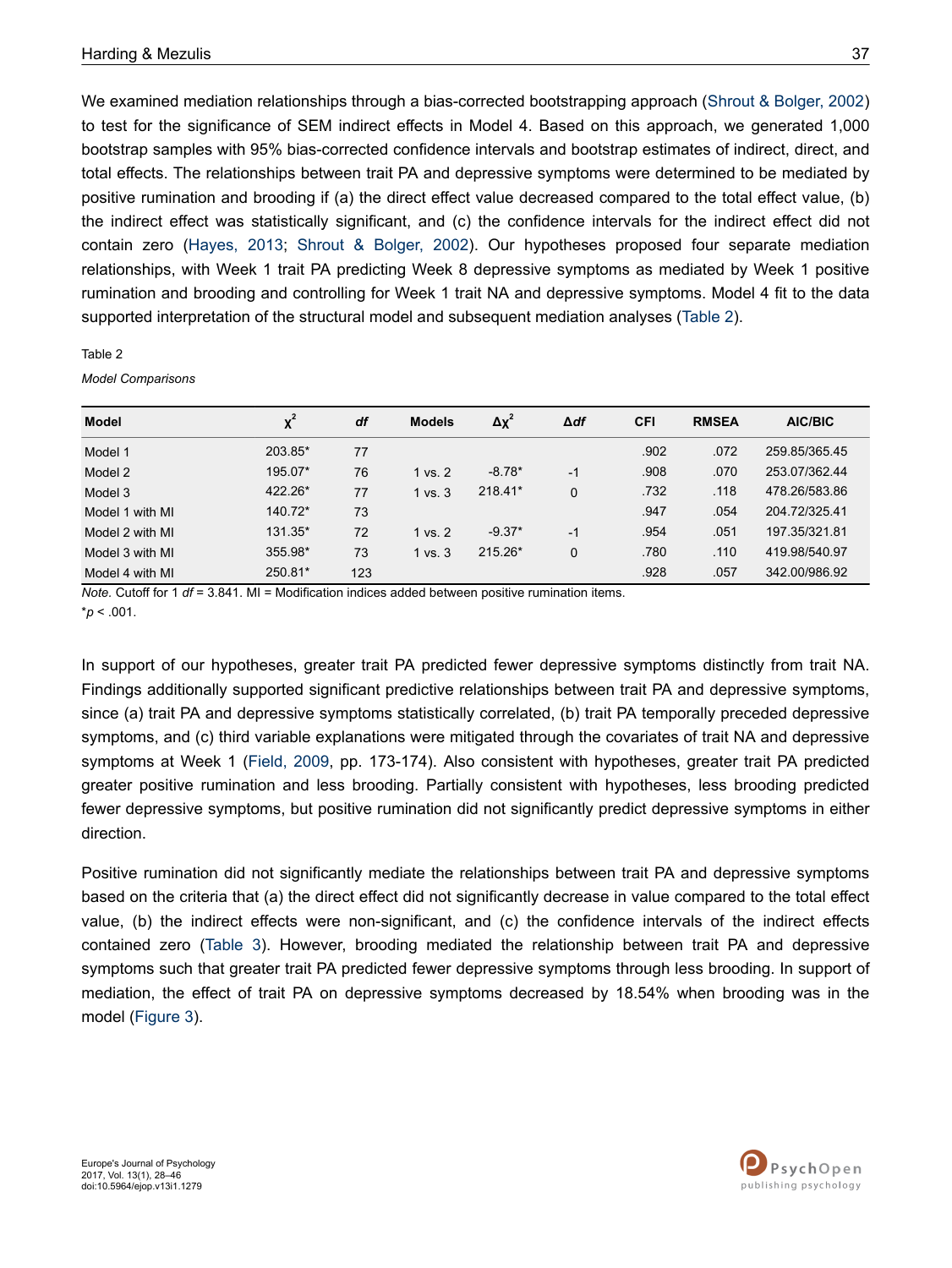<span id="page-10-0"></span>

*Figure 3.* Model 4 of brooding and positive rumination mediating the relationship between trait affect and depressive symptoms with Model 2 as the mediator.

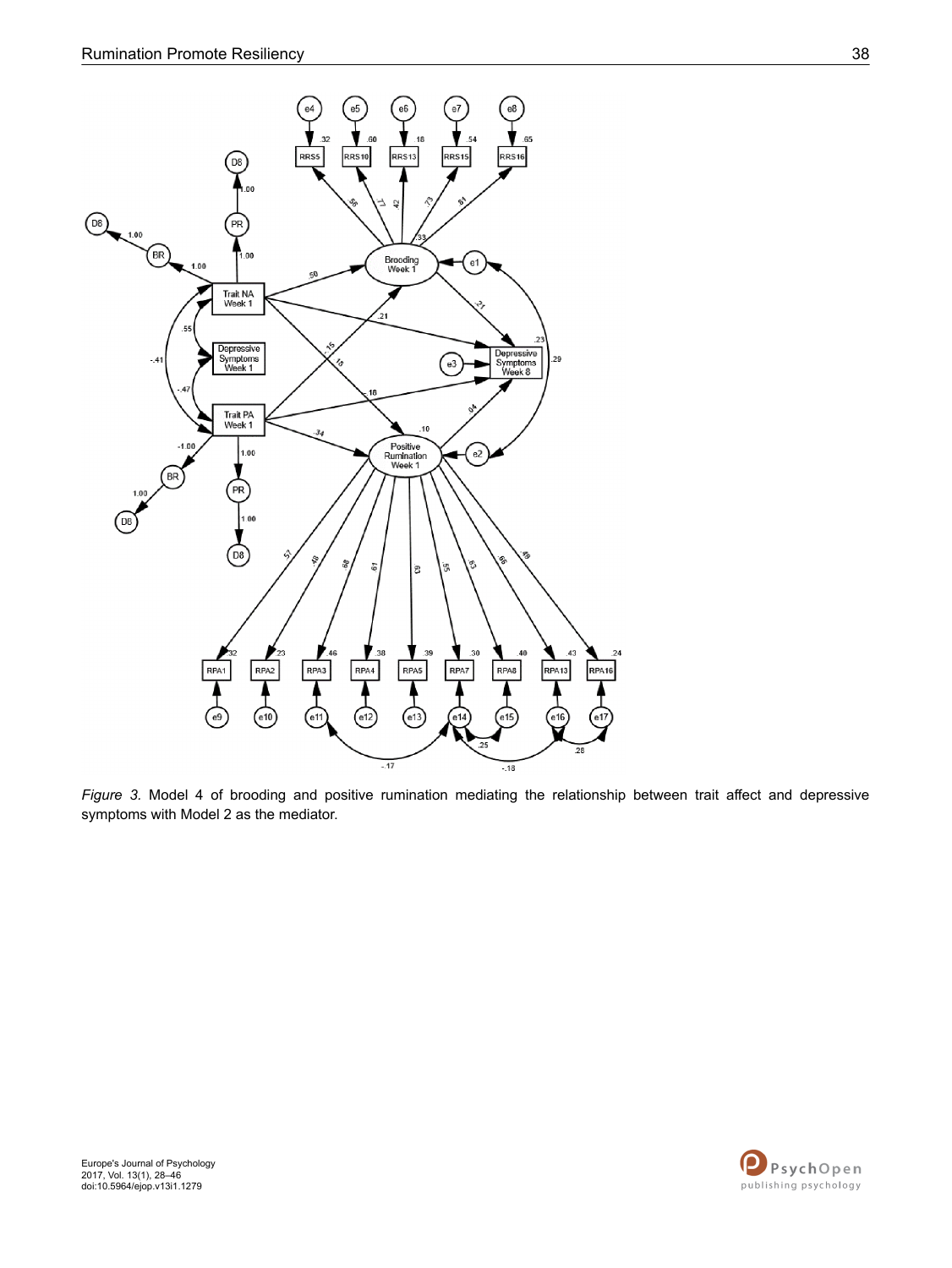#### <span id="page-11-0"></span>Table 3

*Model 4 Bootstrap Analysis of Positive Rumination and Brooding Mediating the Relationships Between Trait Affect and Depressive Symptoms*

|                                                                  |           |           | 95% CI |        |                  |
|------------------------------------------------------------------|-----------|-----------|--------|--------|------------------|
| <b>Model Pathway</b>                                             | β         | <b>SE</b> | Lower  | Upper  | $\boldsymbol{p}$ |
| <b>Combined</b>                                                  |           |           |        |        |                  |
| c Trait $PA \rightarrow Depressive$                              | $-20$     | .06       | $-.31$ | $-0.9$ | .002             |
| c' Trait PA→Depressive                                           | $-18$     | .06       | $-30$  | $-05$  | .003             |
| <b>Brooding</b>                                                  |           |           |        |        |                  |
| $\alpha$ Trait PA $\rightarrow$ Brooding                         | $-15$     | .06       | $-27$  | $-.04$ | .014             |
| $\beta$ Brooding $\rightarrow$ Depressive                        | .21       | .07       | .07    | .36    | .005             |
| Trait PA $\rightarrow$ Depressive $\alpha \times \beta$ (c - c') | $-.04$    | .15       | $-.09$ | $-.01$ | .012             |
| Trait $PA \rightarrow$ Depressive c'                             | $-.04a$   |           |        |        |                  |
| <b>Positive Rumination</b>                                       |           |           |        |        |                  |
| $\alpha$ Trait PA $\rightarrow$ Positive Rumination              | .34       | .07       | .20    | .47    | .002             |
| $\beta$ Positive Rumination $\rightarrow$ Depressive             | .04       | .06       | $-.09$ | .16    | .566             |
| Trait PA $\rightarrow$ Depressive $\alpha \times \beta$ (c - c') | .02       | .14       | $-.03$ | .07    | .517             |
| Trait PA→Depressive c'                                           | $-21^{b}$ |           |        |        |                  |

 $a = -04 = (c - [c - c']) = (-.20 - [-.20 + .04]).$ 

b -.21 = (*c -* [*c - c'*]) = (-.20 - [-.20 + .21]).

## **Discussion**

The current study examined whether positive rumination and brooding were best understood as types of rumination that share a common process of affect amplification but are distinguished by the valence of the affective content of the rumination. We then examined whether positive rumination and brooding mediated trait PA in predicting depressive symptoms. While less brooding did protect against depressive symptoms, positive rumination did not significantly predict depressive symptoms despite being predicted by trait PA. The joint examination of positive rumination and brooding represents a novel endeavor to integrate rumination as a form of affect amplification rather than inaccurately dividing rumination in response to PA (i.e., positive rumination) from rumination in response to NA (i.e., brooding). In further support that positive rumination and brooding represent a partially shared cognitive process on PA and NA, a recent study demonstrated that rumination in response to an imagined future goal increased an individual's emotional reactivity to that event by amplifying their experience of PA *and* NA [\(Gilbert & Gruber, 2014\)](#page-15-0). Rumination was supported as a form of affect amplification of PA and NA.

### **Trait Affect, Cognitive Responses, and Depressive Symptoms**

Findings demonstrated that greater trait PA distinctly predicted fewer depressive symptoms controlling for the effects of trait NA and depressive symptoms at Week 1, which was consistent with existing literature on the relationships between trait PA and depressive symptoms ([Clark & Watson, 1991;](#page-15-0) [Kotov et al., 2010](#page-16-0); [Naragon-](#page-16-0)[Gainey et al., 2013](#page-16-0)). Greater trait PA also distinctly predicted greater positive rumination and less brooding, and less brooding distinctly mediated greater trait PA in providing resiliency against depressive symptoms. Findings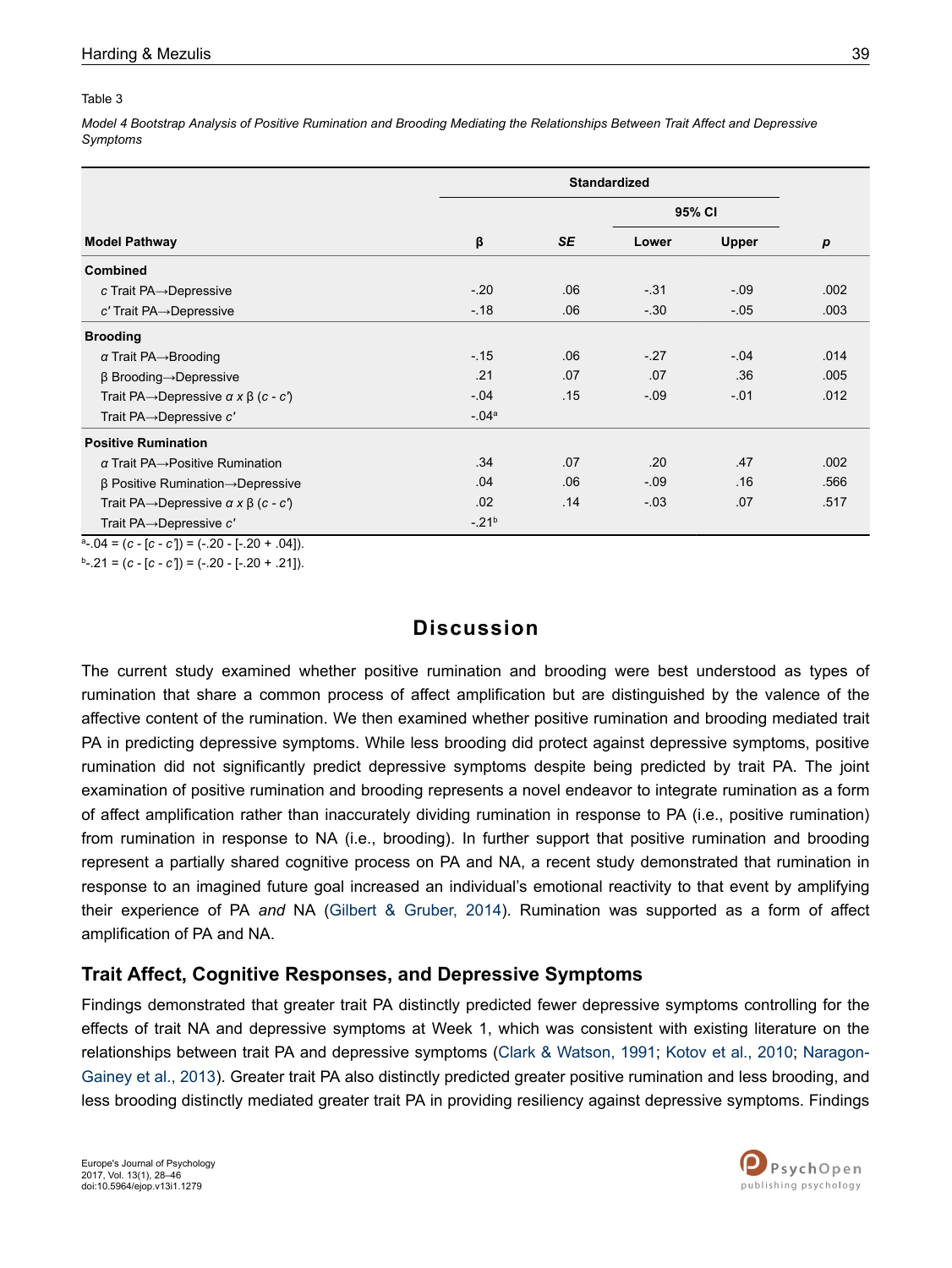support brooding as a significant mediator of the relationship between trait PA and depressive symptoms, with trait PA potentially undoing the effects of trait NA through predicting less brooding and subsequently fewer depressive symptoms. Greater trait PA distinctly predicted greater engagement in positive rumination and less engagement in brooding, meaning that trait PA impacted the affect amplification of PA and NA.

Contrary to our predictions, greater positive rumination did not predict fewer depressive symptoms. Despite studies supporting a significant relationship between positive rumination and depressive symptoms [\(Feldman et](#page-15-0) [al., 2008](#page-15-0); [Harding et al., 2014](#page-15-0)), multiple studies similarly demonstrated no effect between positive rumination and depressive symptoms ([Gilbert et al., 2013;](#page-15-0) [Raes, Smets, Nelis, & Schoofs, 2012](#page-17-0)). One research group recently acknowledged this literature discrepancy and specifically investigated the effect of positive rumination on anhedonic depressive symptoms [\(Nelis, Holmes, & Raes, 2015](#page-16-0)). They demonstrated that greater positive rumination predicted fewer anhedonic symptoms, despite a lack of overall significance predicting depressive symptoms or depressive symptoms predicting positive rumination. This finding suggested that the impact of positive rumination may be specific to anhedonia, with greater positive rumination predicting fewer anhedonic depressive symptoms but not predicting the excess of negative affect and associated symptoms that comprise depressive disorders. Further research is needed to disentangle the effects of positive rumination in the prediction of mood disorder symptoms.

The lack of a significant relationship between positive rumination and depressive symptoms also may be partially explained by a methodological over-emphasis on excess NA rather than a lack of PA when measuring depressive symptoms. For example, the CES-D that we utilized to measure depressive symptoms contains four items on PA that are reverse-scored, but it contains no items specific to anhedonia. Consequently, whether a study finds that greater positive rumination predicts fewer depressive symptoms may depend on the emphasis of anhedonia within the depressive symptoms measure. This over-emphasis on excessive NA and underemphasis on limited PA in measuring depressive symptoms reflects existing literature on cognitive-affective models of depressive symptoms that similarly focus on NA but neglect integrating the role of PA in jointly predicting depressive symptoms ([Beck, 1967;](#page-14-0) [Nolen-Hoeksema, 1991](#page-16-0)). Consequently, the lack of a significant relationship between positive rumination and depressive symptoms may reflect a measurement inaccuracy that is rooted in a theoretical inaccuracy regarding how depressive symptoms are conceptualized.

# **Theoretical Implications**

Depressive symptoms literature presently separates theories on symptom development and maintenance into protective and risk mechanisms ([Beck, 1967;](#page-14-0) [Fredrickson, 2001](#page-15-0); [Nolen-Hoeksema, 1991](#page-16-0)), with no unified theory to explain the joint roles and similarities between positive rumination and brooding or how PA and NA are amplified through cognitive mechanisms to predict depressive symptoms. The unique effects of trait PA and trait NA in predicting brooding further blur theoretical distinctions between cognitive protections and cognitive risks, since brooding is supported to mediate trait PA and trait NA pathways to depressive symptoms. Findings support broaden-and-build theory by demonstrating that trait PA impacts PA and NA distinctly, which strengthens the theoretical view that greater PA both amplifies experiences of PA and mitigates experiences of NA. Findings are also consistent with the appraisal theory framework that events elicit a combination of PA and NA, which may explain why brooding is distinctly impacted by PA and NA *and* how brooding potentially exerts its effects on depressive symptoms through increasing NA and decreasing PA in response to events, whether those events are labeled as negative or positive. While appraisal theories do not explicitly integrate protective and risk mechanisms in pathways to depressive symptoms, incorporating appraisal theories with existing

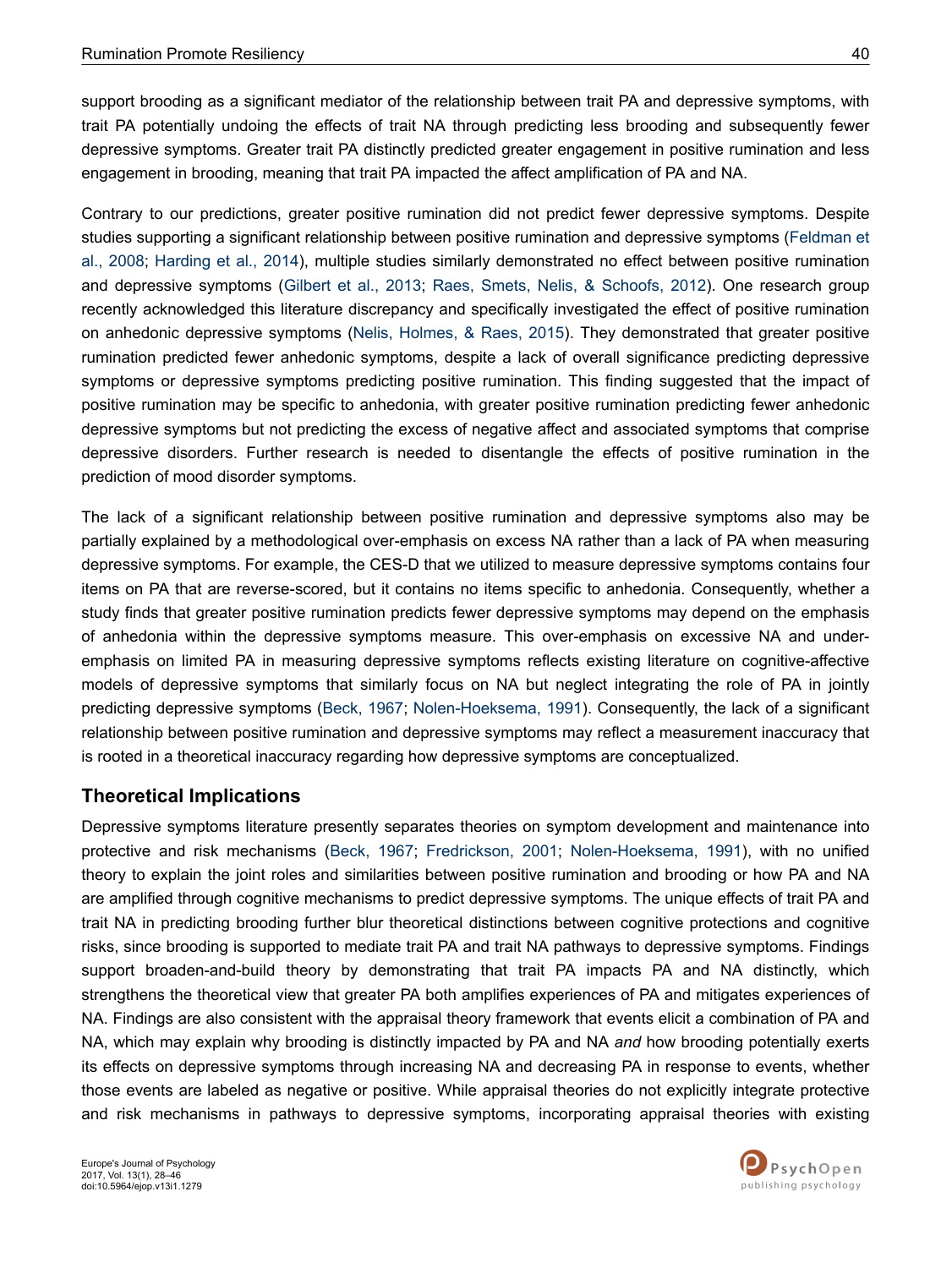symptoms.

theories may offer a unifying foundation to better understand how PA and NA jointly predict depressive

# **Clinical Implications**

Applied clinically, findings suggest that interventions aiming to decrease brooding may exert a stronger effect in decreasing depressive symptoms compared to interventions aiming to increase positive rumination. Due to limited literature examining positive rumination and brooding as related constructs, it is unknown whether clinical interventions that aim to decrease brooding may concurrently decrease or increase positive rumination. This question is partially addressed through research by [Kiken and Shook \(2014\)](#page-16-0), which found that trait mindfulness was negatively associated with negative rumination but not associated with positive rumination. Hence, mindfulness interventions may decrease brooding without discouraging positive rumination.

Determining how brooding interventions impact positive rumination is an important clinical consideration, since discouraging rumination as a blanket construct may inaccurately communicate to individuals that rumination is maladaptive across contexts. While literature is mixed on positive rumination as a protection against depressive symptoms, interventions that target both positive rumination and brooding may present a greater therapeutic benefit for individuals with bipolar mood symptoms, since greater brooding is demonstrated to predict greater depressive symptoms and greater positive rumination is demonstrated to predict greater hypomanic symptoms [\(Feldman et al., 2008;](#page-15-0) [Johnson, McKenzie, & McMurrich, 2008;](#page-16-0) [Raes et al., 2010](#page-17-0)). Since increasing positive rumination may risk the onset of a hypomanic or manic episode in individuals with bipolar disorders, interventions that increase positive rumination should be monitored and moderated among certain clinical populations.

Clinical interventions that promote directed attention to PA and the reappraisal of events from negative to positive are important future directions in the study of resiliency against depressive symptoms [\(Quoidbach,](#page-17-0) [Mikolajczak, & Gross, 2015](#page-17-0)). If redirecting brooding to positive rumination may be considered a form of reappraisal, this shift in ruminative focus may improve control over an individual's event-specific experiences of PA. Instead of considering mindfulness as a cognitive intervention to combat ruminative responses, mindfulness instead may be clinically applied as a similar or complementary approach to rumination. For example, a mindfulness exercise involving a full sensory experience of an enjoyable meal may pair mindful attention to the sensory experience of eating with positive rumination on thoughts related to how enjoyable the meal is. Comparing the affective experience of this activity when engaging in rumination only, mindfulness only, or a combination of rumination and mindfulness may provide valuable insight into the contributions of rumination as a context-specific protective or risk factor. Clinical literature commonly assumes that rumination and mindfulness are contradictory cognitive responses ([Ietsugu et al., 2015;](#page-16-0) [Snippe et al., 2015](#page-17-0)), but this unexamined assumption may limit our capacity to clinically utilize the potential strengths inherent in both cognitive responses.

## **Limitations and Future Directions**

Several study limitations should be considered when interpreting findings. First, the current study applied a non-experimental design that is consistent with causality but cannot directly test for causal relationships due to the presence of only two time points and lack of direct experimental manipulation. Second, trait PA, trait NA, and cognitive responses were measured at Week 1, which limited the prospective nature of the causal model and prevented us from statistically demonstrating the temporal precedence of trait PA before ruminative

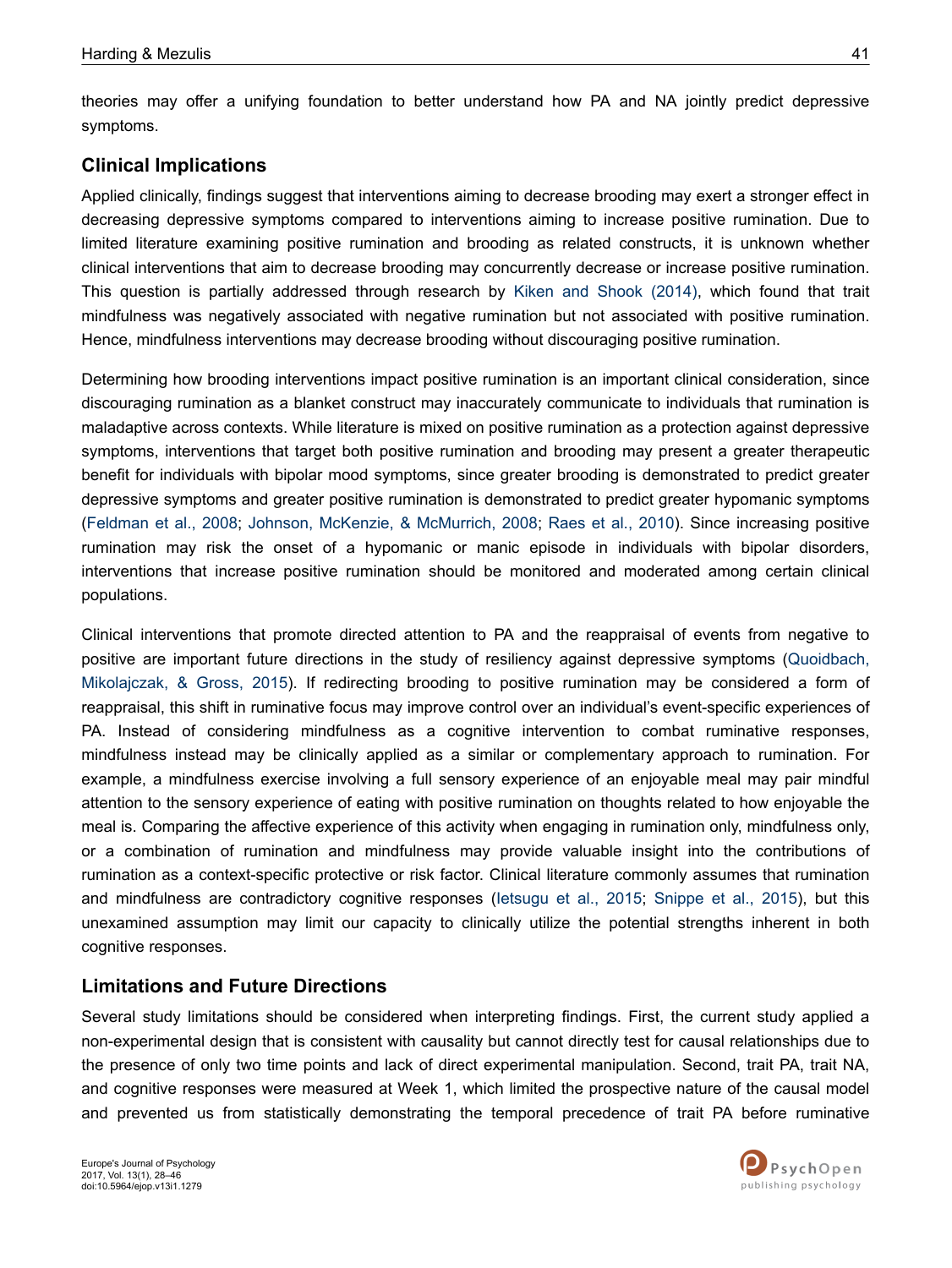<span id="page-14-0"></span>responses. However, the nature of trait PA does theoretically support the temporal precedence of trait affect due to its description as a stable dimension of temperament across time and situations. In contrast, positive rumination and brooding represent more malleable and event-specific responses. Third, an overall lack of research on the integration of cognitive mechanisms in the relationship between trait affect and depressive symptoms limits available literature to support the proposed relationships.

Future directions may seek to replicate the supported relationships, since the presented findings represent the only known examination of the joint contributions of positive rumination and brooding. If these relationships are supported, including PA and NA as well as positive rumination and brooding in predictive models of depressive symptoms may be warranted as standard practice, since results support considerable statistical overlap among these affective and cognitive predictors ([Table 1](#page-7-0)). In addition, growing literature on PA and depressive symptoms would benefit from an integrated theoretical understanding on the joint contributions of cognitive mechanisms in the relationship between trait PA and depressive symptoms. To date, theories on depressive symptoms offer largely distinct conceptualizations of affective and cognitive protections and risks. Lastly, future clinical interventions to prevent and treat depressive symptoms could develop cognitive interventions that both increase PA and decrease NA, since difficulty experiencing PA (i.e., anhedonia) is often under-emphasized in measuring depressive symptoms. Rumination may represent a protective and a risk factor that impacts PA and NA, and integrating understanding of resiliency against and risk toward depressive symptoms may better enable individuals to think adaptively in addition to or in spite of their trait affective tendencies.

### **Funding**

The authors have no funding to report.

### **Competing Interests**

The authors have declared that no competing interests exist.

### **Acknowledgments**

The authors have no support to report.

### **General Note**

This study represents the dissertation data of the first author: Harding, K. A. (2016). *Integrating cognitive mechanisms in the relationship between trait affect and depressive symptoms: The role of affect amplification* (Doctoral dissertation, Seattle Pacific University, Seattle, WA, USA). Retrieved from [http://digitalcommons.spu.edu/cpy\\_etd/9](http://digitalcommons.spu.edu/cpy_etd/9)

## **References**

Arger, C., Sánchez, O., Simonson, J., & Mezulis, A. (2012). Pathways to depressive symptoms in young adults: Examining affective, self-regulatory, and cognitive vulnerability factors. *Psychological Reports, 111*(2), 335-348. doi:[10.2466/09.02.15.PR0.111.5.335-348](http://doi.org/10.2466/09.02.15.PR0.111.5.335-348)

Beck, A. T. (1967). *Depression: Clinical, experimental, and theoretical aspects.* New York, NY, USA: Harper & Row.

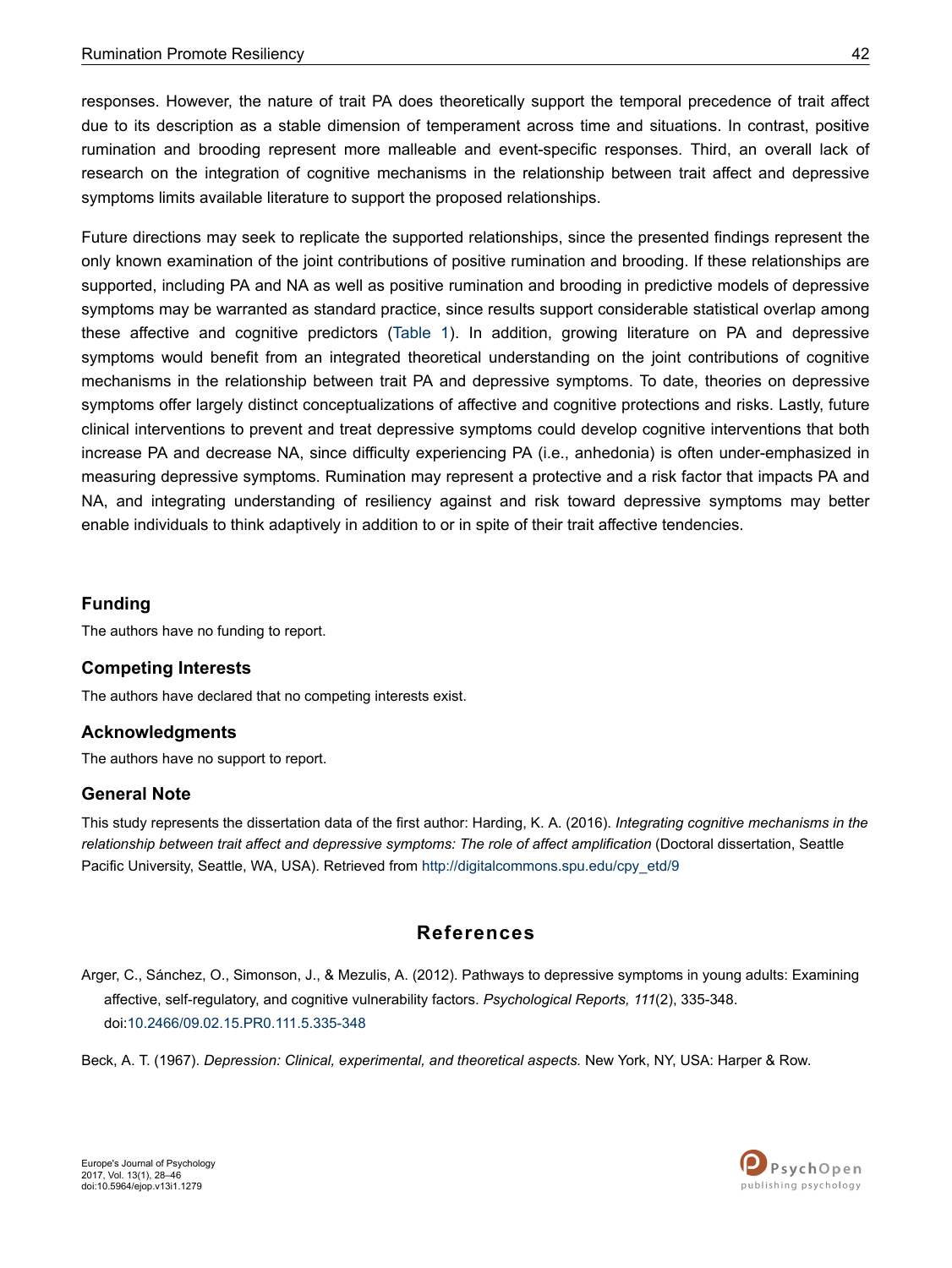- <span id="page-15-0"></span>Brown, T. A., Chorpita, B. F., & Barlow, D. H. (1998). Structural relationships among dimensions of the DSM-IV anxiety and mood disorders and dimensions of negative affect, positive affect, and autonomic arousal. *Journal of Abnormal Psychology, 107*(2), 179-192. doi[:10.1037/0021-843X.107.2.179](http://doi.org/10.1037/0021-843X.107.2.179)
- Byrne, B. M. (2010). Testing for the factorial validity of a theoretical construct (first order CFA model). In *Structural equation modeling with AMOS: Basic concepts, applications, and programming* (2nd ed., pp. 53-95). New York, NY, USA: Taylor & Francis.
- Clark, L. A., & Watson, D. (1991). Tripartite model of anxiety and depression: Psychometric evidence and taxonomic implications. *Journal of Abnormal Psychology, 100*(3), 316-336. doi[:10.1037/0021-843X.100.3.316](http://doi.org/10.1037/0021-843X.100.3.316)
- Eekhout, I., de Vet, H. C., Twisk, J. W., Brand, J. P., de Boer, M. R., & Heymans, M. W. (2014). Missing data in a multi-item instrument were best handled by multiple imputation at the item score level. *Journal of Clinical Epidemiology, 67*(3), 335-342. doi:[10.1016/j.jclinepi.2013.09.009](http://doi.org/10.1016/j.jclinepi.2013.09.009)
- Ellsworth, P. C., & Scherer, K. R. (2003). Appraisal processes in emotion. In R. J. Davidson, K. R. Scherer, & H. H. Goldsmith (Eds.), *Handbook of affective sciences* (Chapter 29, pp. 572-595). New York, NY, USA: Oxford University Press.
- Evans, D. E., & Rothbart, M. K. (2007). Developing a model for adult temperament. *Journal of Research in Personality, 41*(4), 868-888. doi:[10.1016/j.jrp.2006.11.002](http://doi.org/10.1016/j.jrp.2006.11.002)
- Feldman, G. C., Joormann, J., & Johnson, S. L. (2008). Responses to positive affect: A self-report measure of rumination and dampening. *Cognitive Therapy and Research, 32*(4), 507-525. doi[:10.1007/s10608-006-9083-0](http://doi.org/10.1007/s10608-006-9083-0)
- Field, A. (2009). Correlation. In *Discovering statistics using SPSS* (3rd ed., pp. 166-196). Thousand Oaks, CA, USA: Sage.
- Fredrickson, B. L. (2001). The role of positive emotions in positive psychology: The broaden-and-build theory of positive emotions. *The American Psychologist, 56*(3), 218-226. doi[:10.1037/0003-066X.56.3.218](http://doi.org/10.1037/0003-066X.56.3.218)
- Fredrickson, B. L. (2004). The broaden-and-build theory of positive emotions. *Philosophical Transactions of the Royal Society of London: Series B. Biological Sciences, 359*, 1367-1377. doi[:10.1098/rstb.2004.1512](http://doi.org/10.1098/rstb.2004.1512)
- Gilbert, K., & Gruber, J. (2014). Emotion regulation of goals in bipolar disorder and major depression: A comparison of rumination and mindfulness. *Cognitive Therapy and Research, 38*(4), 375-388. doi[:10.1007/s10608-014-9602-3](http://doi.org/10.1007/s10608-014-9602-3)
- Gilbert, K. E., Nolen-Hoeksema, S., & Gruber, J. (2013). Positive emotion dysregulation across mood disorders: How amplifying versus dampening predicts emotional reactivity and illness course. *Behaviour Research and Therapy, 51*(11), 736-741. doi:[10.1016/j.brat.2013.08.004](http://doi.org/10.1016/j.brat.2013.08.004)
- Harding, K. A., Hudson, M. R., & Mezulis, A. H. (2014). Cognitive mechanisms linking low trait positive affect to depressive symptoms: A prospective diary study. *Cognition and Emotion, 28*(8), 1502-1511. doi[:10.1080/02699931.2014.889661](http://doi.org/10.1080/02699931.2014.889661)
- Harvey, A., Watkins, E., Mansell, W., & Shafran, R. (2009). *Cognitive behavioural processes across psychological disorders: A transdiagnostic approach to research and treatment.* New York, NY, USA: Oxford University Press.
- Hayes, A. F. (2013). *Introduction to mediation, moderation, and conditional process analysis: A regression-based approach*. New York, NY, USA: Guilford Press.

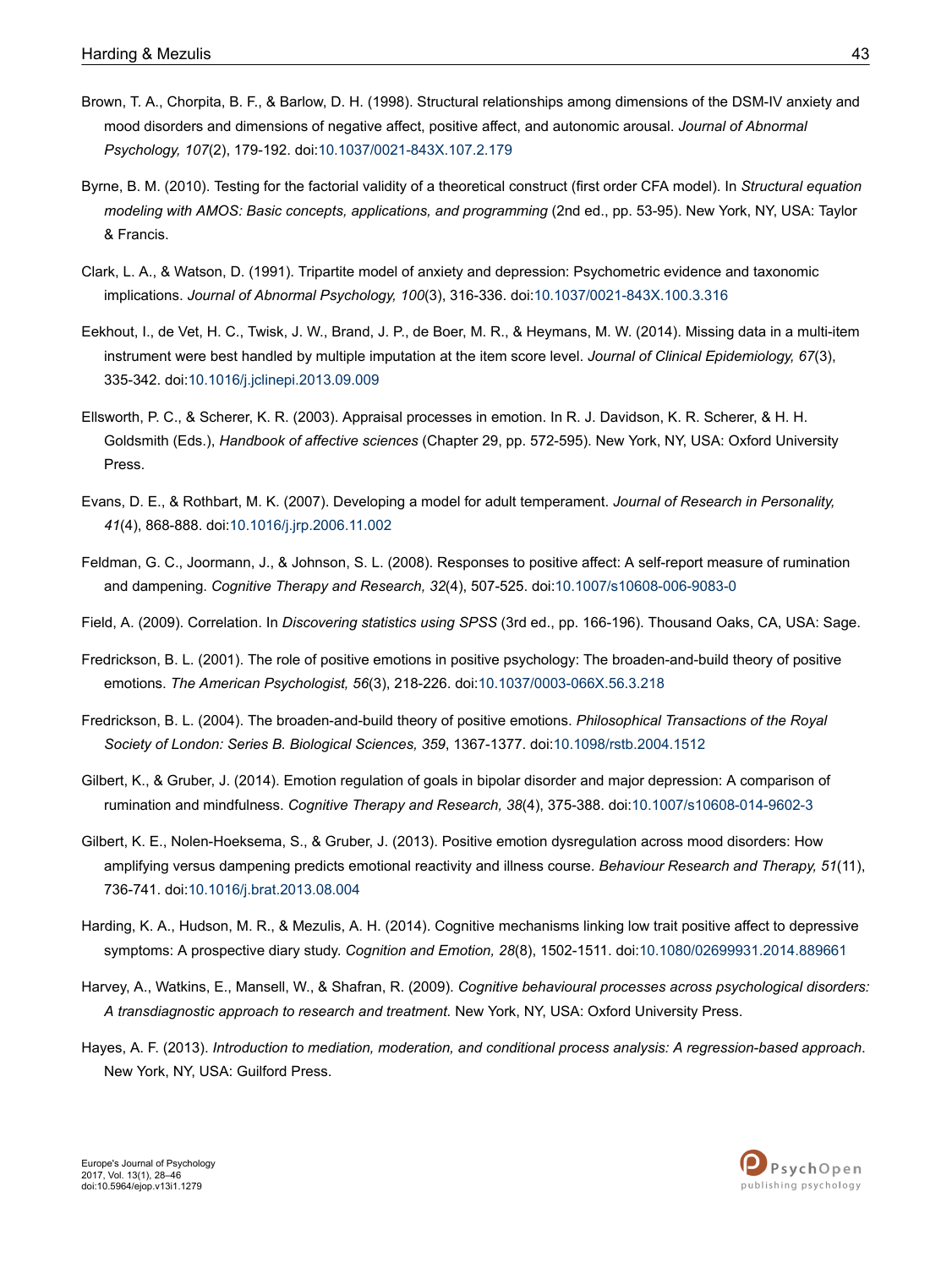- <span id="page-16-0"></span>Hudson, M. R., Harding, K. A., & Mezulis, A. H. (2015). Dampening and brooding jointly link temperament with depressive symptoms: A prospective study. *Personality and Individual Differences, 83*, 249-254. doi[:10.1016/j.paid.2015.04.025](http://doi.org/10.1016/j.paid.2015.04.025)
- Ietsugu, T., Crane, C., Hackmann, A., Brennan, K., Gross, M., Crane, R. S., . . . Barnhofer, T. (2015). Gradually getting better: Trajectories of change in rumination and anxious worry in mindfulness-based cognitive therapy for prevention of relapse to recurrent depression. *Mindfulness, 6*(5), 1088-1094. doi[:10.1007/s12671-014-0358-3](http://doi.org/10.1007/s12671-014-0358-3)
- Ito, T., Takenaka, K., Tomita, T., & Agari, I. (2006). Comparison of ruminative responses with negative rumination as a vulnerability factor for depression. *Psychological Reports, 99*(3), 763-772. doi:[10.2466/PR0.99.3.763-772](http://doi.org/10.2466/PR0.99.3.763-772)
- Johnson, S. L., McKenzie, G., & McMurrich, S. (2008). Ruminative responses to negative and positive affect among students diagnosed with bipolar disorder and major depressive disorder. *Cognitive Therapy and Research, 32*(5), 702-713. doi:[10.1007/s10608-007-9158-6](http://doi.org/10.1007/s10608-007-9158-6)
- Kiken, L. G., & Shook, N. J. (2014). Does mindfulness attenuate thoughts emphasizing negativity, but not positivity? *Journal of Research in Personality, 53*, 22-30. doi[:10.1016/j.jrp.2014.08.002](http://doi.org/10.1016/j.jrp.2014.08.002)
- Kline, R. B. (2005). *Principles and practice of structural equation modeling* (2nd ed.). New York, NY, USA: Guilford Press.
- Kotov, R., Gámez, W., Schmidt, F., & Watson, D. (2010). Linking "big" personality traits to anxiety, depressive, and substance use disorders: A meta-analysis. *Psychological Bulletin, 136*(5), 768-821. doi[:10.1037/a0020327](http://doi.org/10.1037/a0020327)
- Macho, S., & Ledermann, T. (2011). Estimating, testing, and comparing specific effects in structural equation models: The phantom model approach. *Psychological Methods, 16*(1), 34-43. doi:[10.1037/a0021763](http://doi.org/10.1037/a0021763)
- Mezulis, A., Simonson, J., McCauley, E., & Vander Stoep, A. (2011). The association between temperament and depressive symptoms in adolescence: Brooding and reflection as potential mediators. *Cognition and Emotion, 25*(8), 1460-1470. doi:[10.1080/02699931.2010.543642](http://doi.org/10.1080/02699931.2010.543642)
- Moberly, N. J., & Watkins, E. R. (2008). Ruminative self-focus and negative affect: An experience sampling study. *Journal of Abnormal Psychology, 117*(2), 314-323. doi[:10.1037/0021-843X.117.2.314](http://doi.org/10.1037/0021-843X.117.2.314)
- Naragon-Gainey, K., Gallagher, M. W., & Brown, T. A. (2013). Stable "trait" variance of temperament as a predictor of the temporal course of depression and social phobia. *Journal of Abnormal Psychology, 122*(3), 611-623. doi:[10.1037/a0032997](http://doi.org/10.1037/a0032997)
- Naragon-Gainey, K., Watson, D., & Markon, K. E. (2009). Differential relations of depression and social anxiety symptoms to the facets of extraversion/positive emotionality. *Journal of Abnormal Psychology, 118*(2), 299-310. doi:[10.1037/a0015637](http://doi.org/10.1037/a0015637)
- Nelis, S., Holmes, E. A., & Raes, F. (2015). Response styles to positive affect and depression: Concurrent and prospective associations in a community sample. *Cognitive Therapy and Research, 39*(4), 480-491. doi[:10.1007/s10608-015-9671-y](http://doi.org/10.1007/s10608-015-9671-y)
- Nolen-Hoeksema, S. (1991). Responses to depression and their effects on the duration of depressive episodes. *Journal of Abnormal Psychology, 100*(4), 569-582. doi[:10.1037/0021-843X.100.4.569](http://doi.org/10.1037/0021-843X.100.4.569)
- Nolen-Hoeksema, S., Wisco, B. E., & Lyubomirsky, S. (2008). Rethinking rumination. *Perspectives on Psychological Science, 3*(5), 400-424. doi:[10.1111/j.1745-6924.2008.00088.x](http://doi.org/10.1111/j.1745-6924.2008.00088.x)

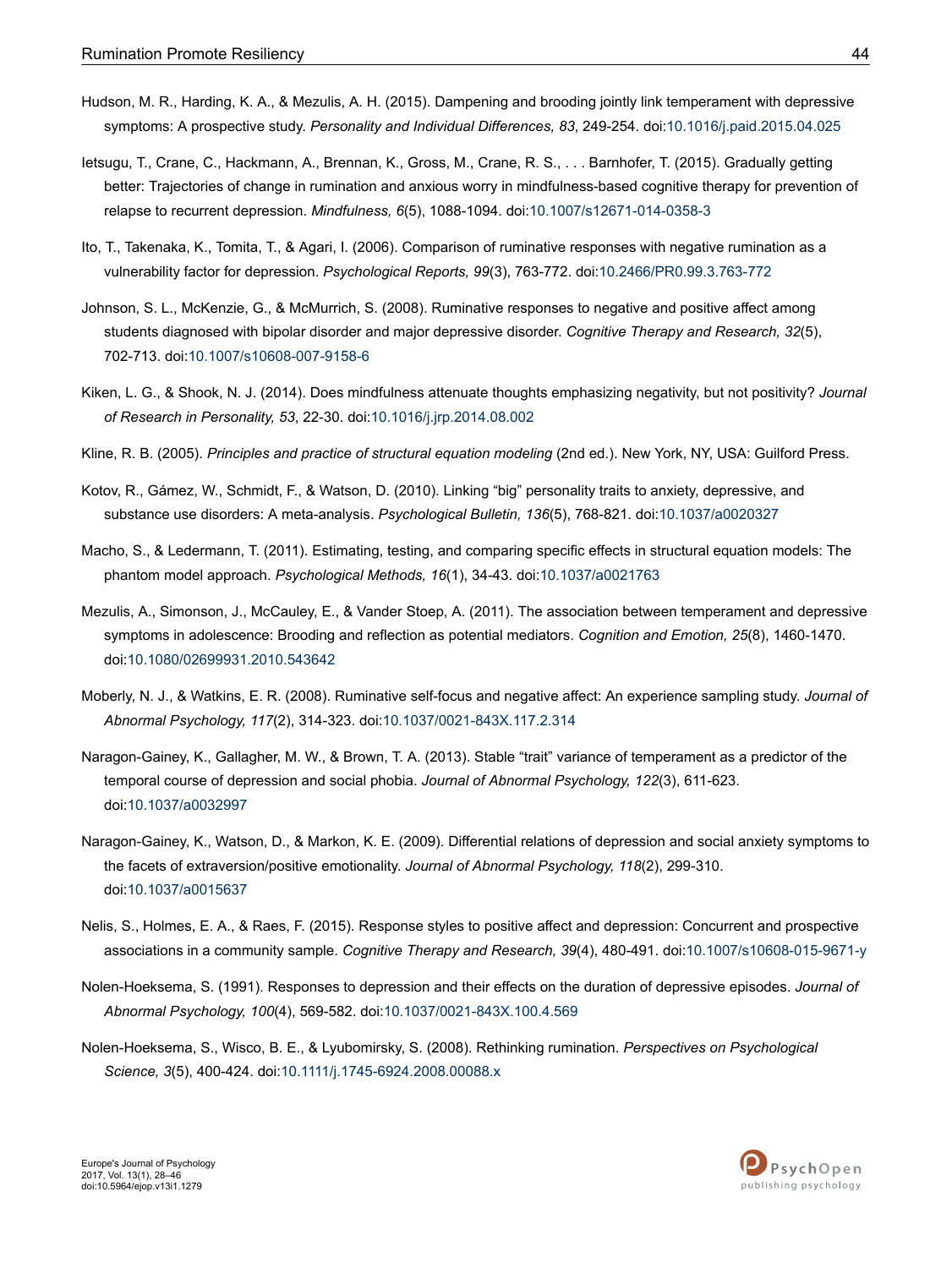- <span id="page-17-0"></span>Olson, M. L., & Kwon, P. (2008). Brooding perfectionism: Refining the roles of rumination and perfectionism in the etiology of depression. *Cognitive Therapy and Research, 32*(6), 788-802. doi[:10.1007/s10608-007-9173-7](http://doi.org/10.1007/s10608-007-9173-7)
- Ortony, A., Clore, G. L., & Collins, A. (1988). *The cognitive structure of emotions* (pp. 1-25). New York, NY, USA: Cambridge University Press.
- Ottaviani, C., Thayer, J. F., Verkuil, B., Lonigro, A., Medea, B., Couyoumdjian, A., & Brosschot, J. F. (2016). Physiological concomitants of perseverative cognition: A systematic review and meta-analysis. *Psychological Bulletin, 142*(3), 231-259. doi:[10.1037/bul0000036](http://doi.org/10.1037/bul0000036)
- Peterson, C., & Seligman, M. E. (1984). Causal explanations as a risk factor for depression: Theory and evidence. *Psychological Review, 91*(3), 347-374. doi[:10.1037/0033-295X.91.3.347](http://doi.org/10.1037/0033-295X.91.3.347)
- Quoidbach, J., Berry, E. V., Hansenne, M., & Mikolajczak, M. (2010). Positive emotion regulation and well-being: Comparing the impact of eight savoring and dampening strategies. *Personality and Individual Differences, 49*(5), 368-373. doi:[10.1016/j.paid.2010.03.048](http://doi.org/10.1016/j.paid.2010.03.048)
- Quoidbach, J., Mikolajczak, M., & Gross, J. J. (2015). Positive interventions: An emotion regulation perspective. *Psychological Bulletin, 141*(3), 655-693. doi:[10.1037/a0038648](http://doi.org/10.1037/a0038648)
- Radloff, L. S. (1977). The CES-D Scale: A self-report depression scale for research in the general population. *Applied Psychological Measurement, 1*(3), 385-401. doi[:10.1177/014662167700100306](http://doi.org/10.1177/014662167700100306)
- Raes, F., Daems, K., Feldman, G. C., Johnson, S. L., & Van Gucht, D. (2010). A psychometric evaluation of the Dutch version of the Responses to Positive Affect Questionnaire. *Psychologica Belgica, 49*(4), 293-310. doi:[10.5334/pb-49-4-293](http://doi.org/10.5334/pb-49-4-293)
- Raes, F., Smets, J., Nelis, S., & Schoofs, H. (2012). Dampening of positive affect prospectively predicts depressive symptoms in non-clinical samples. *Cognition and Emotion, 26*, 75-82. doi:[10.1080/02699931.2011.555474](http://doi.org/10.1080/02699931.2011.555474)
- Riskind, J. H., Kleiman, E. M., & Schafer, K. E. (2013). "Undoing" effects of positive affect: Does it buffer the effects of negative affect in predicting changes in depression? *Journal of Social and Clinical Psychology, 32*(4), 363-380. doi:[10.1521/jscp.2013.32.4.363](http://doi.org/10.1521/jscp.2013.32.4.363)
- Roelofs, J., Huibers, M., Peeters, F., Arntz, A., & van Os, J. (2008). Rumination and worrying as possible mediators in the relation between neuroticism and symptoms of depression and anxiety in clinically depressed individuals. *Behaviour Research and Therapy, 46*(12), 1283-1289. doi:[10.1016/j.brat.2008.10.002](http://doi.org/10.1016/j.brat.2008.10.002)
- Rothbart, M. K. (2007). Temperament, development, and personality. *Current Directions in Psychological Science, 16*(4), 207-212. doi:[10.1111/j.1467-8721.2007.00505.x](http://doi.org/10.1111/j.1467-8721.2007.00505.x)
- Shrout, P. E., & Bolger, N. (2002). Mediation in experimental and nonexperimental studies: New procedures and recommendations. *Psychological Methods, 7*(4), 422-445. doi[:10.1037/1082-989X.7.4.422](http://doi.org/10.1037/1082-989X.7.4.422)
- Snippe, E., Bos, E. H., van der Ploeg, K. M., Sanderman, R., Fleer, J., & Schroevers, M. J. (2015). Time-series analysis of daily changes in mindfulness, repetitive thinking, and depressive symptoms during mindfulness-based treatment. *Mindfulness, 6*(5), 1053-1062. doi:[10.1007/s12671-014-0354-7](http://doi.org/10.1007/s12671-014-0354-7)